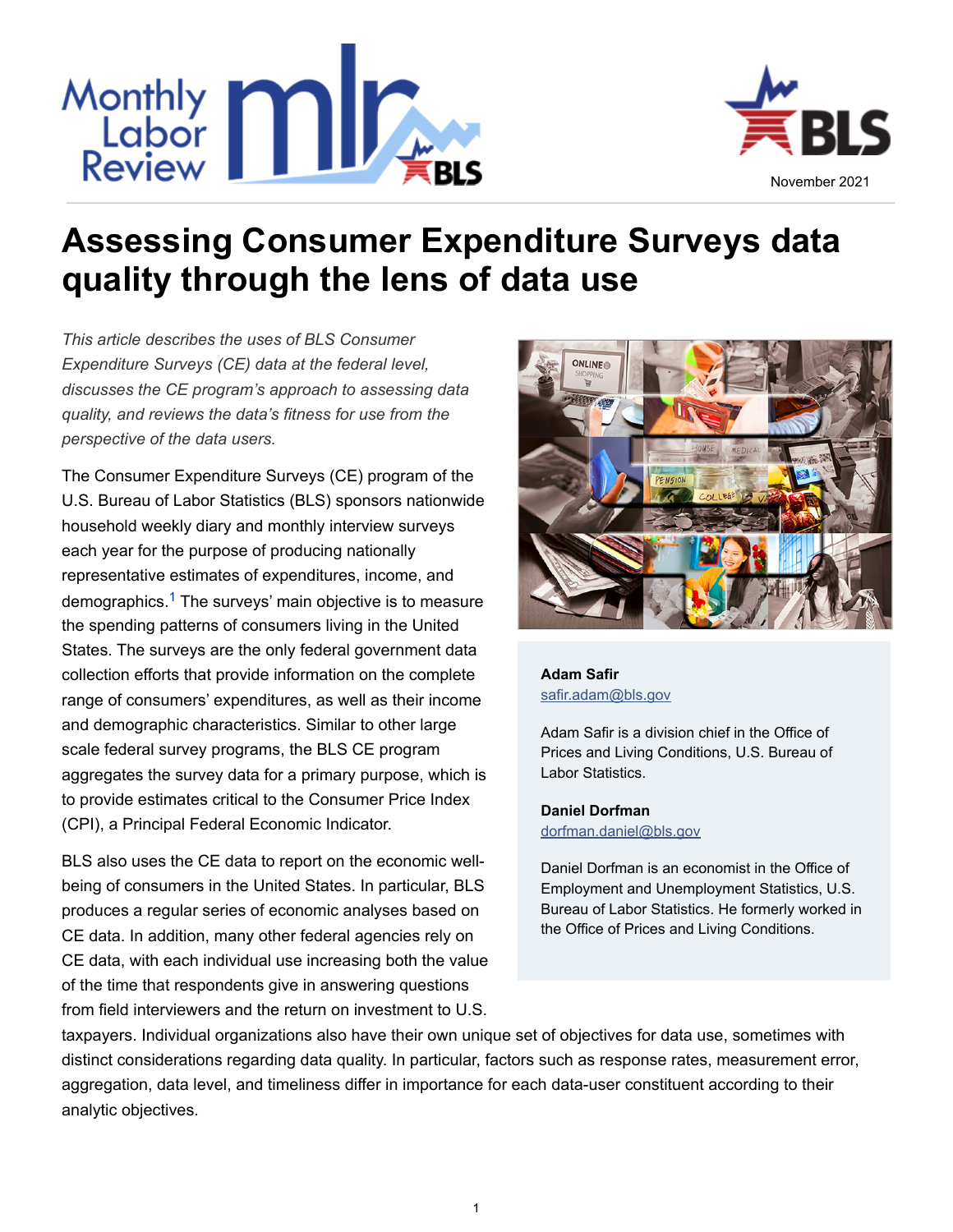This article summarizes the various uses of BLS expenditure data at the federal level, discusses the CE program's approach to defining and assessing data quality, and reviews fitness for use from the data-user perspective.

## **One survey with many uses**

Although one of the primary purposes of CE data is to update the relative importance of goods and services in the CPI market basket (in addition to other uses within BLS), CE data are also used by many other federal government, nonprofit, and private-sector organizations, as well as individual users, such as policy analysts and other researchers. Government and private agencies use the data to assess spending patterns for specific groups of people, such as those over age 65 or part of low-income households, as well as to make decisions about issues affecting these groups. Policymakers use CE data to gauge the impact of policy changes on different socioeconomic groups. Academic researchers use CE data to assess the spending behavior of different types of families across various products (including newly introduced goods and services) and to examine people's giftgiving behavior. Market researchers use CE data to analyze consumers and businesses and their interest in various goods and services.[2](#page-14-1)

<span id="page-1-1"></span><span id="page-1-0"></span>In this article, we focus on the use of CE data by eight federal government departments or agencies:  $BLS<sup>3</sup>$  $BLS<sup>3</sup>$  $BLS<sup>3</sup>$  the Census Bureau, the U.S. Department of Agriculture, the U.S. Department of Defense, the U.S. Department of State, the U.S. Department of Health and Human Services, the U.S. Bureau of Economic Analysis, and the Internal Revenue Service. (See table 1.) The descriptions of CE data uses that follow are based on discussions with agency subject-matter experts and on documentation presented in department and agency materials, including official reports, methodology papers, and websites.

| Department or<br>agency                                                   | <b>Topic</b>            | Format                                                                     | Use and frequency                                                                                                                                                                                                                                                                                                                                                                                                                                                                                 |  |
|---------------------------------------------------------------------------|-------------------------|----------------------------------------------------------------------------|---------------------------------------------------------------------------------------------------------------------------------------------------------------------------------------------------------------------------------------------------------------------------------------------------------------------------------------------------------------------------------------------------------------------------------------------------------------------------------------------------|--|
| U.S.<br>Department of<br>Agriculture                                      | Children                | Published<br>tables                                                        | Determine the cost of raising a child (periodic)                                                                                                                                                                                                                                                                                                                                                                                                                                                  |  |
| U.S. Bureau of<br><b>Economic</b><br>Analysis                             | Housing                 | Custom tables                                                              | Input for several key components of BEA's economic statistics, including the<br>national income and product accounts, the input-output accounts, the travel and<br>tourism satellite accounts, and the new outdoor recreation satellite account<br>(annual)                                                                                                                                                                                                                                       |  |
| U.S. Bureau of<br>Labor Statistics<br>(BLS)                               | Consumer<br>Price Index | Internal<br>microdata                                                      | Estimate lower level spending weights for the Chained Consumer Price Index<br>for All Urban Consumers (C-CPI-U, monthly), the CPI-U, and the Consumer<br>Price Index for Urban Wage Earners and Clerical Workers (CPI-W, annualized<br>from biennial data), as well as spending weights for lower-level index<br>calculations. Select item sampling probabilities (annual). Derive outlet sample<br>frame and selection probabilities for the CPI Commodities and Services Survey<br>(semiannual) |  |
| U.S. Census<br><b>Bureau</b>                                              | Construction            | Unprocessed<br>microdata                                                   | Estimate residential construction spending (monthly)                                                                                                                                                                                                                                                                                                                                                                                                                                              |  |
| U.S. Census<br><b>Bureau</b>                                              | Poverty                 | Custom tables                                                              | Use BLS-produced thresholds to produce estimates of poverty based on the<br>Supplemental Poverty Measure methodology (annual)                                                                                                                                                                                                                                                                                                                                                                     |  |
| U.S.<br>Department of<br>Military<br>Custom tables<br>(annual)<br>Defense |                         | Determine cost-of-living allowances for military personnel living off base |                                                                                                                                                                                                                                                                                                                                                                                                                                                                                                   |  |

| Table 1. Use of Consumer Expenditure Surveys data by department or agency, topic, and format |
|----------------------------------------------------------------------------------------------|
|----------------------------------------------------------------------------------------------|

See footnotes at end of table.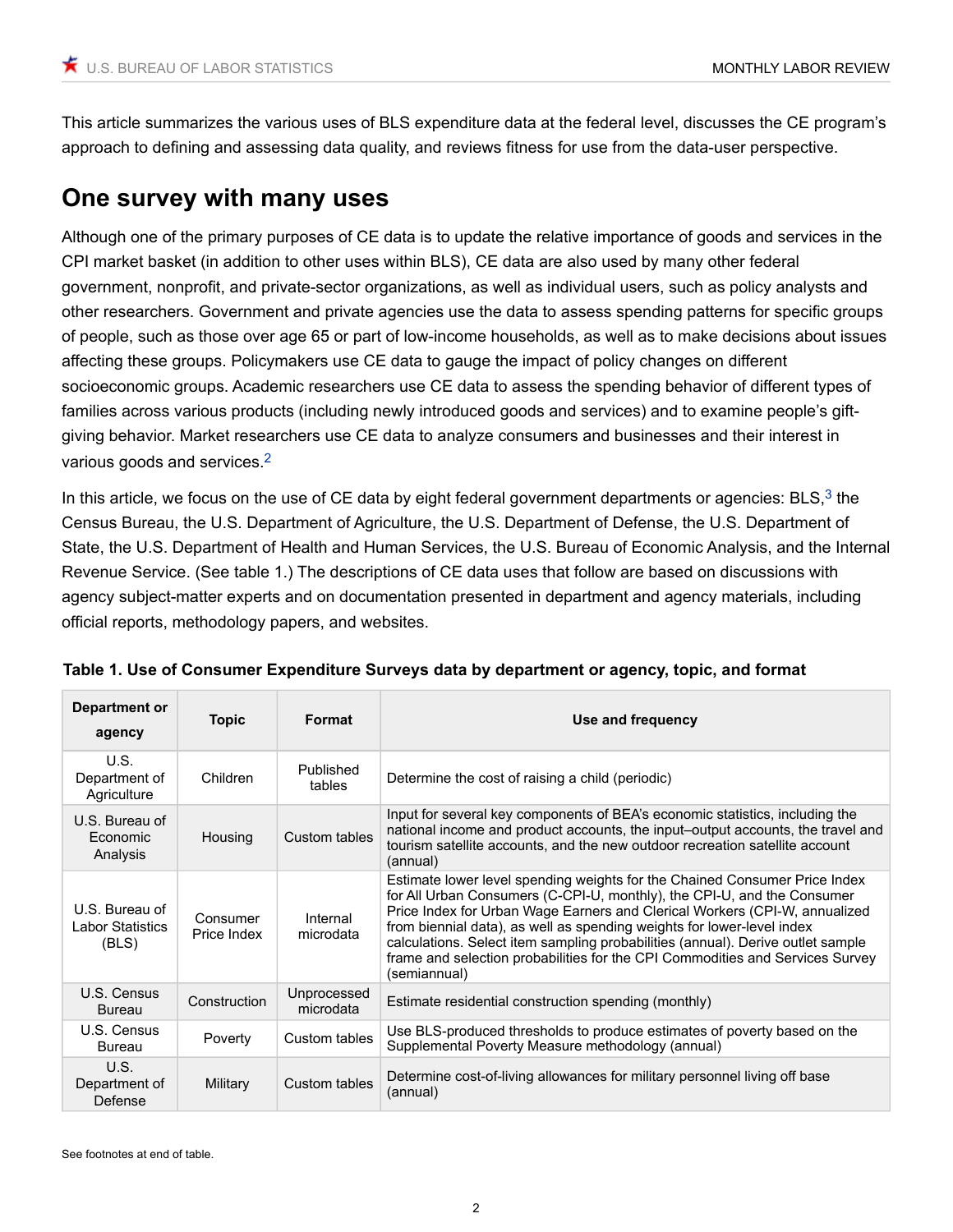#### **Table 1. Use of Consumer Expenditure Surveys data by department or agency, topic, and format**

| Department or<br>agency                                         | <b>Topic</b>                                        | Format              | Use and frequency                                                              |  |
|-----------------------------------------------------------------|-----------------------------------------------------|---------------------|--------------------------------------------------------------------------------|--|
| U.S.<br>Department of<br>Health and<br>Human<br><b>Services</b> | Health                                              | Custom tables       | Estimate health expenditures for National Health Expenditure Accounts (annual) |  |
| Internal<br>Revenue<br>Service                                  | Taxes                                               | Custom tables       | Calculate alternate sales tax standard deduction tables (annual)               |  |
| U.S.<br>Department of<br>State                                  | Foreign<br>Service cost-<br>of-living<br>allowances | Published<br>tables | Determine cost-of-living allowances for diplomats living overseas (annual)     |  |
|                                                                 |                                                     |                     |                                                                                |  |

Source: U.S. Bureau of Labor Statistics and other federal agencies and departments.

### **The U.S. Bureau of Labor Statistics**

<span id="page-2-0"></span>The U.S. Bureau of Labor Statistics (BLS), an agency within the U.S. Department of Labor, is responsible for measuring labor market activity, working conditions, price changes and productivity in the U.S. economy. BLS serves as one of the principal agencies of the U.S. Federal Statistical System.<sup>[4](#page-14-3)</sup> The BLS CPI program is responsible for measuring the average change over time in the prices paid by urban consumers for a market basket of goods and services. The CPI is among the most widely used measures of inflation and serves as an indicator of the effectiveness of government efforts to control inflation through its fiscal and monetary policy. In addition, business executives, labor leaders, and other private individuals use the index as a guide in making economic decisions. The CPI is used to make cost-of-living adjustments to salaries and pensions paid to millions of American workers and retirees; it is also used to adjust the federal income tax structure to prevent inflation-induced increases in taxes<sup>[5](#page-14-4)</sup> and to adjust income eligibility levels for government programs and assistance.

<span id="page-2-4"></span><span id="page-2-3"></span><span id="page-2-2"></span><span id="page-2-1"></span>The CPI program uses CE data to (1) calculate expenditure weights for CPI calculation, (2) determine item sampling probabilities, and (3) collect data on outlet point of purchase.<sup>[6](#page-14-5)</sup> The CPI program produces three official indexes: the Consumer Price Index for All Urban Consumers (CPI-U); the Chained Consumer Price Index for All Urban Consumers (C-CPI-U); and the Consumer Price Index for Urban Wage Earners and Clerical Workers (CPI-W). Numerous research indexes are also produced, including the Consumer Price Index for Americans 62 years of age and older (R-CPI-E).<sup>[7](#page-14-6)</sup> The CPI-U, which is often referred to as the "headline index," measures the average monthly change in the price of goods and services paid by urban consumers living in the United States. The CPI-U is based on expenditures of urban wage earners and clerical workers; professional, managerial, and technical workers; the self-employed; short-term workers; and the unemployed, retirees, and others who are not in the labor force. The C-CPI-U is similar, except that it is designed to be a closer approximation to a cost-of-living index in that, in its final form, it accounts for any substitution that consumers make across item categories in response to changes in relative prices. Similarly, the CPI-W differs from the CPI-U in that it is based only on expenditures made by those in wage-earning or clerical occupations. The CPI-E is designed to represent the inflation experience of consumers aged 62 years and older currently living in the United States, with expenditure weights derived from the spending behavior of consumer units with reference to people aged 62 years or older. $8$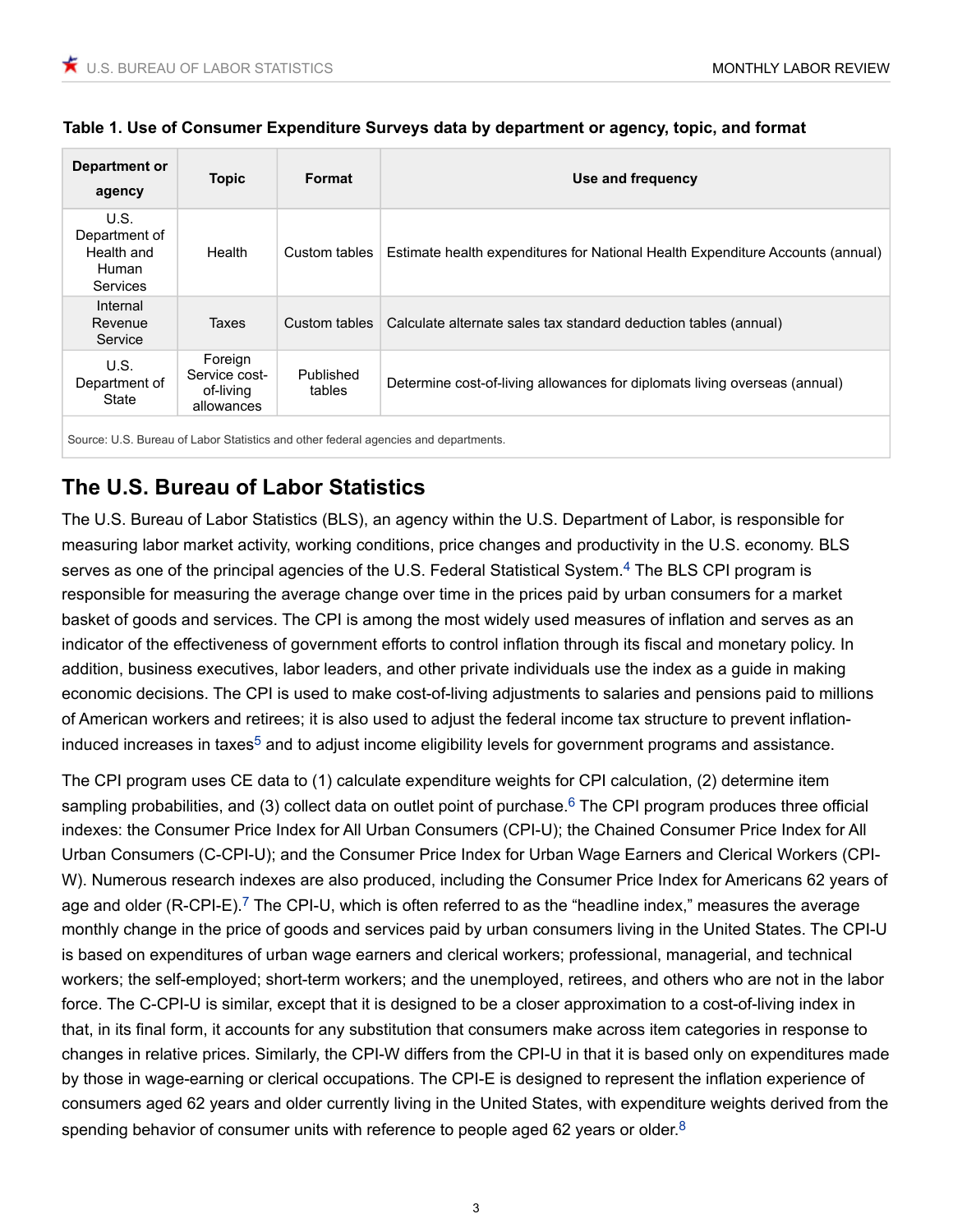### *Expenditure weights for CPI index calculation*

The CPI uses CE data to update the expenditure weights across CPI products and processes. This includes (1) determining lower-level weights used to calculate basic-level indexes from underlying prices collected, (2) updating monthly weights for aggregating basic-level index components into the final estimate of the C-CPI-U, and (3) providing biennial weights for aggregating basic-level index components to calculate the CPI-U, the CPI-W, and the CPI-E.

- <span id="page-3-1"></span><span id="page-3-0"></span>• **Lower-level weights for basic indexes.** All CPI products are calculated in two stages. In the first stage, basic indexes are calculated for each of the 7,776 item-area combinations. For instance, a basic index is calculated for bananas in Boston as a weighted average of the change in the price of bananas at sampled stores across the Boston area. The weights for the first stage are usually derived from the sampling frame for the category in the area. $9$  Prior to 2018, the CE was only used to calculate lower-level weights for item categories whose outlet samples were derived from sources other than the Telephone Point of Purchase Survey (TPOPS).<sup>[10](#page-14-9)</sup> TPOPS data collection ended in September 2019 and the last TPOPS-sourced sample initiated in the commodities and services survey occurred in August 2020. The first CE-sourced sample initiation in the commodities and services survey began in August 2021. Beginning with this sample, CE data are used to estimate all of the lower-level weights in the basic-level indexes. The first CE-sourced sample initiation in the commodities and services survey began in August 2021. Beginning with this sample, CE data are used to estimate all of the lower-level weights in the basic-level indexes.
- <span id="page-3-3"></span><span id="page-3-2"></span>• **Monthly weights for C-CPI-U.** The C-CPI-U differs from the CPI-U in the formula and weights used to combine basic indexes. The formula used in the C-CPI-U accounts for consumers' ability to achieve the same standard of living from alternative sets of consumer goods and services.<sup>[11](#page-14-10)</sup> This formula requires consumer spending data that are not immediately available. Consequently, the C-CPI-U, unlike the other two official CPI data series, is published first in preliminary form and is subject to scheduled revisions using updated expenditure data.<sup>[12](#page-14-11)</sup> In publishing the final C-CPI-U, the CPI program uses monthly expenditure estimates from each elementary item-area combination to create aggregation weights. The monthly expenditure estimates for an item are summed across 32 areas to obtain a U.S. monthly item expenditure and then allocated across these areas according to each area's relative expenditure share for the prior 12 months. The CE program delivers microdata on a quarterly basis for the monthly weights in the C-CPI-U.<sup>[13](#page-14-12)</sup>
- <span id="page-3-5"></span><span id="page-3-4"></span>• **Aggregation weights for published indexes.** In calculating the CPI-U, the CPI-W and the R-CPI-E, CE data are used to derive the reference period aggregation weights at the second stage of index calculation. Aggregate indexes are produced by averaging across two or more of the 7,776 CPI item-area combinations, such as the all-items index for New York, which is the average of its 243 basic indexes. The aggregation weights in the second stage assign each elementary index a relative importance to the aggregate index, corresponding to consumer expenditure choices (from the CE) among the 243 elementary items in the 32 elementary areas in the CPI sample for the reference period.<sup>[14](#page-14-13)</sup> Lastly, these weights are updated biennially and enable the CPI program to keep pace with relatively current spending patterns.

### *Item-sampling probabilities*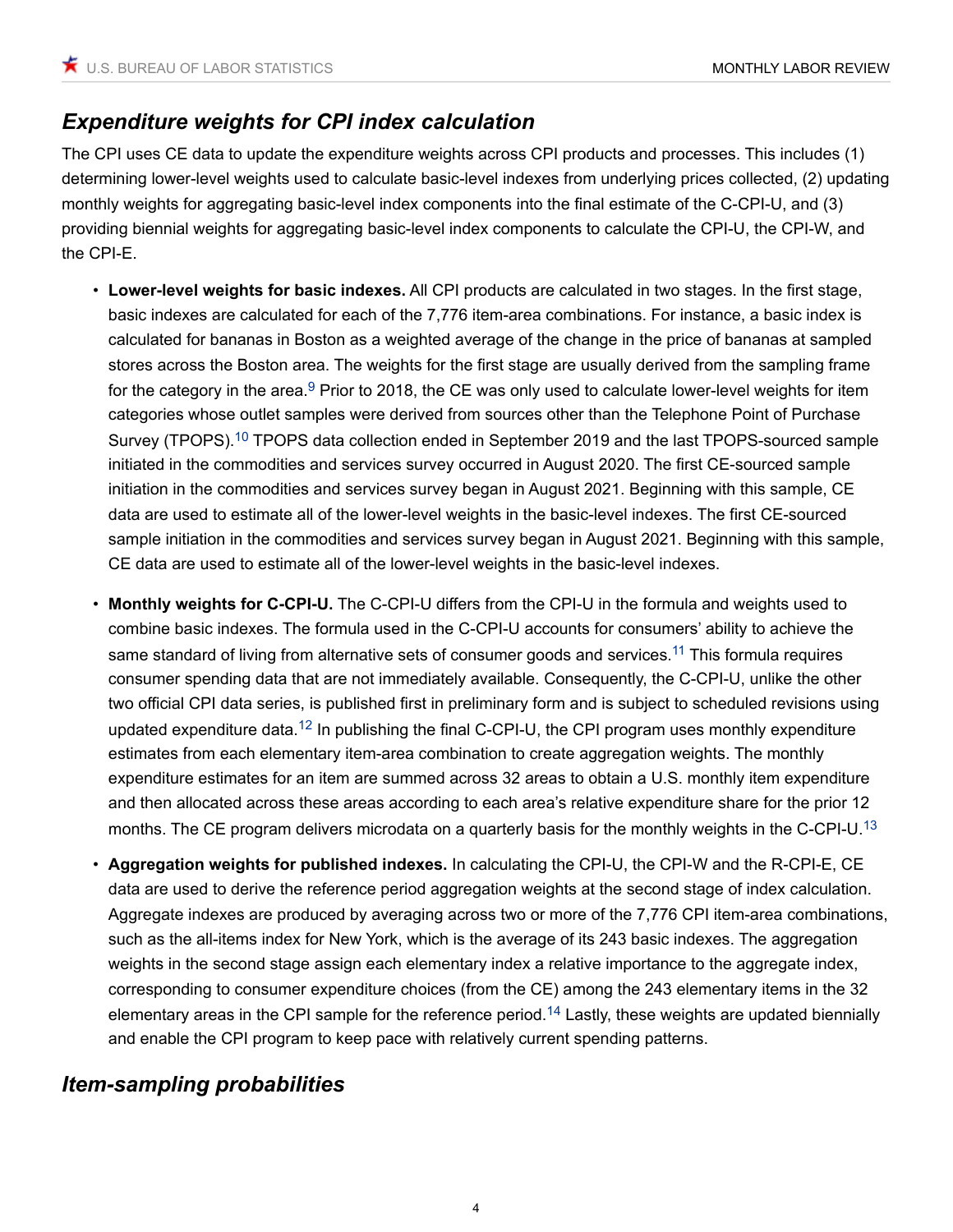The CPI's classification is composed of approximately 70 expenditure classes divided into 243 item strata. Each item strata consists of entry-level items (ELIs). These ELIs are the first-stage sampling units for consumer goods and services selected within each sample outlet. In other words, ELIs represent the items from which CPI data collectors sample within in each sampled outlet. CE data are used to probabilistically select which ELIs should be priced in each sample. Every year, the CPI program uses the most recent 2 years of CE data to select new item samples because of the changes in the consumer marketplace.<sup>[15](#page-14-14)</sup>

### <span id="page-4-0"></span>*Commodities and services outlet sample frame*

Since 2019, the CE program has collected information on retail stores and service providers for CPI program production use for items purchased by consumers living in the United States. This step replaces the TPOPS, which suffered from rising costs, low response rates, and sample frame issues related to mobile phones. Collecting these data forms the basis for the CPI's commodities and services sample frame, which allows the CPI to then select the retail establishments consumers frequent most and monitor the prices of a sample of goods and services.

### **Other federal departments and agencies**

## *U.S. Department of Agriculture (USDA)*

The USDA is the federal executive department responsible for developing and executing federal laws related to farming, forestry, rural economic development, and food and nutrition programs (distribution, nutrition assistance and school lunch programs, etc.). The USDA Food and Nutrition Service uses CE data to produce its report *Expenditures on Children by Families*, which is also known as "The Cost of Raising a Child."[16](#page-14-15)

<span id="page-4-2"></span><span id="page-4-1"></span>**Expenditures on children**. The USDA, which has been tracking the cost of raising a child since 1960, uses CE data to examine child-related expenses by the age of a child or children, household income, budgetary component (e.g., housing, transportation, education, healthcare, clothing, food, etc.), and geographic region.[17](#page-15-0) This report fulfills the USDA's mission in supporting the financial health and well-being of American families. These estimates give families a greater awareness of the expenses they are likely to face while raising children, and they provide valuable information to people planning to start a family. In particular, this report provides insights regarding how child-rearing expenses can reflect economies of scale.<sup>[18](#page-15-1)</sup> Families may also use this information to identify financial-health resolutions by understanding the costs of feeding a child and plan for both anticipated and unexpected life events. Additionally, courts and state governments use these data to inform their decisions about child support guidelines and foster care payments. Lastly, financial planners may use this information to provide advice to their clients for family financial planning.<sup>[19](#page-15-2)</sup>

## <span id="page-4-4"></span><span id="page-4-3"></span>*U.S. Bureau of Economic Analysis (BEA)*

BEA is the federal agency responsible for providing official macroeconomic and industry statistics. The cornerstone of BEA's statistics are the national income and product accounts (NIPAs), which feature estimates of gross domestic product (GDP) and related measures. In a letter to BLS management about the Consumer Expenditure Surveys, BEA Chief Economist Dennis J. Fixler wrote, "This important survey is our only data source for several key components of BEA's economic statistics." Fixler continued: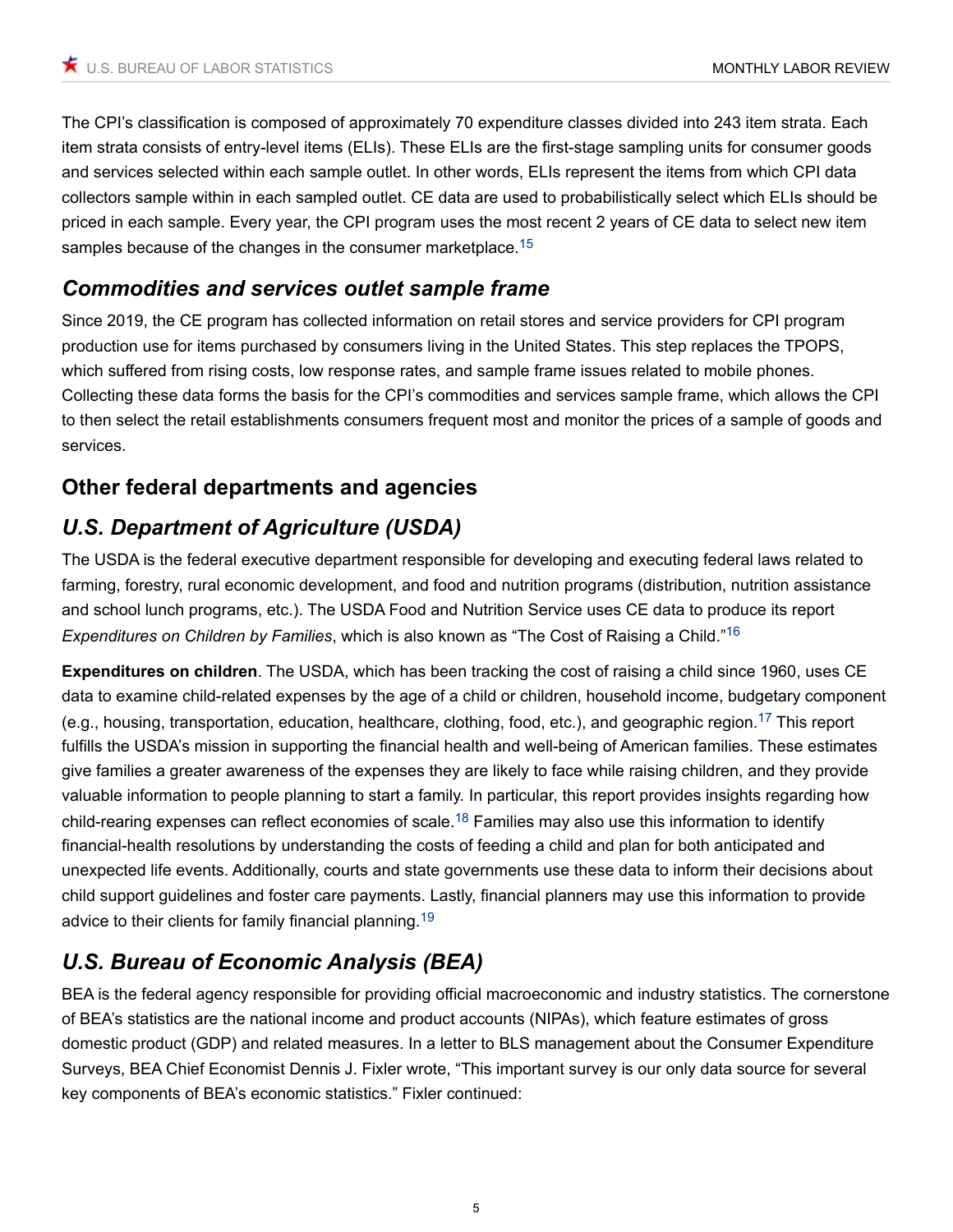Information from the CE surveys is critical in preparing the national income and product accounts (NIPA's), the input–output (I–O) accounts, the travel and tourism satellite accounts, and the new outdoor recreation satellite account. Also, beginning with the 2013 Benchmark Revision, BEA uses the CE Surveys' data to estimate the diesel fuel portion of the personal consumption expenditure (PCE) gasoline and other motor fuel estimate. Data from the CE surveys is also used for comparison purposes [as they were] during the 2012 NIPA/ Benchmark I–O reconciliation [when] these data were used as a check on final demand for personal consumption expenditures.<sup>[20](#page-15-3)</sup> [See table A-1.]

#### <span id="page-5-0"></span>*U.S. Census Bureau*

<span id="page-5-1"></span>The Census Bureau is the principal agency of the U.S. Federal Statistical System responsible for producing data about the American people and economy.<sup>[21](#page-15-4)</sup> The Census Bureau relies on CE data for the calculation of residential housing expenditures and the production of Supplemental Poverty Measure thresholds.

**Residential housing expenditures.** The Census Bureau uses CE data collected on homeowners' alterations and repairs to produce the monthly *Value of Construction Put in Place* report, which is a principal federal economic indicator. This measure provides monthly estimates of the total dollar value of construction work done in the United States each month on new, private residential and nonresidential construction, public construction, and improvements to existing buildings and infrastructure. CE data are used as a source for estimating the monthly value in place data for residential improvements to owner-occupied housing units.<sup>[22](#page-15-5)</sup> In addition, regular revisions to the owner-occupied residential improvements estimates are benchmarked to the annual total using CE data. $^{23}$  $^{23}$  $^{23}$ 

<span id="page-5-5"></span><span id="page-5-4"></span><span id="page-5-3"></span><span id="page-5-2"></span>**Supplemental poverty measure (SPM)**. The Census Bureau, in cooperation with BLS, produces the SPM.[24](#page-15-7) The SPM acts as an experimental poverty measure that defines thresholds and resources in a manner different from the official poverty measure. As a result, it is not used to determine eligibility for government programs, but instead is used to evaluate the impact of benefit programs on poverty. In determining the SPM, the CE serves as the source of the expenditure-based poverty thresholds. More specifically, the BLS Division of Price and Index Number Research (DPINR) is responsible for conducting research and producing the SPM thresholds that are based on CE data. The thresholds are experimental and thus not subject to the same review as official BLS projects. The thresholds are posted on the DPINR webpage and sent to the Census Bureau for use in producing experimental poverty estimates.[25](#page-15-8) Currently, SPM thresholds are based on 5 years of quarterly CE Interview Survey data on out-of-pocket expenditures for food, clothing, shelter, and utilities (FCSU), by consumer units with two children, with values converted to those for a reference unit composed of two adults and two children. A multiplier is applied to FCSU expenditures to account for other basic goods and services (e.g., household supplies, personal care, and nonwork-related transportation) in the thresholds. The Census Bureau applies equivalence scales to the BLSproduced reference-unit poverty thresholds to derive thresholds for consumer units with differing numbers of adults and children. The Census Bureau also adjusts the housing portion of the thresholds for geographic differences in the cost of housing.

### *U.S. Department of Defense (DOD)*

The DOD is the federal executive department that coordinates and supervises all agencies and functions related to national security and the U.S. Armed Forces. The DOD uses CE data to calculate cost-of-living allowances for military personnel who live off base. The DOD uses CE Interview Survey data to calculate the Overseas Cost of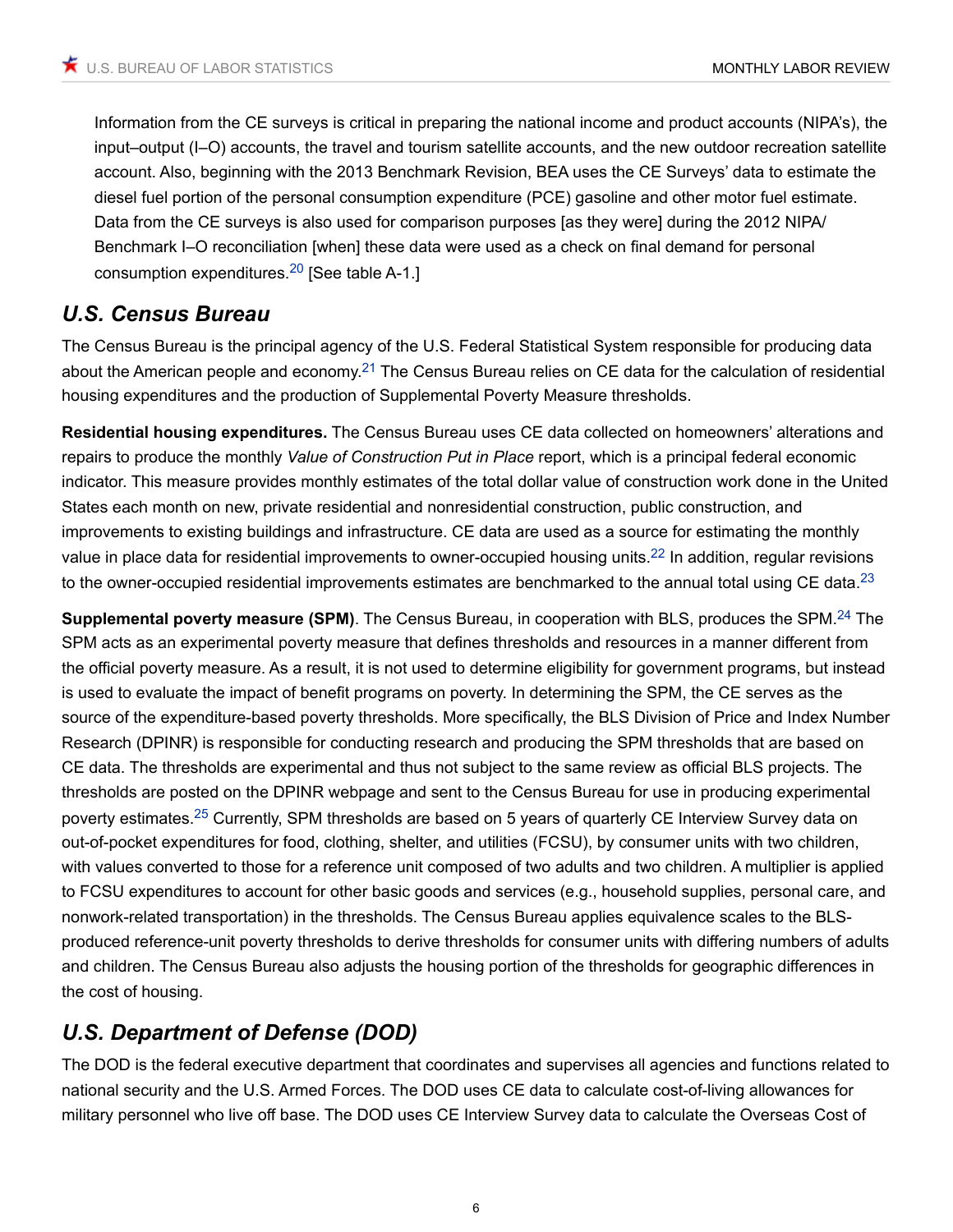Living Allowance (OCOLA), the continental United States (CONUS) Cost of Living Allowance (COLA), and the spendable income table for military personnel.

<span id="page-6-0"></span>The DOD regularly uses specially prepared data from BLS on expenditures by military families from the prior 3 years by family size and income bracket to develop the spendable income tables used in the CONUS weights. The OCOLA is a nontaxable allowance paid to U.S. military personnel stationed overseas to partially offset higher overseas prices on nonhousing goods and services.[26](#page-15-9) OCOLA helps maintain the purchasing power of overseas U.S. military personnel so they can purchase goods and services comparable to those of their CONUS-based counterparts. The DOD computes an OCOLA index by comparing the cost of a specific market basket of goods and services overseas to the cost of the same market basket of goods and services in the CONUS, on average. Holding all else constant, if market-basket costs rise in an overseas location compared with average CONUS costs, then the DOD will increase the COLA for service members stationed in that overseas location.

To compute the OCOLA Index, the DOD uses a CE Interview Survey data to construct a weighted system that places a greater significance on frequently purchased goods and services, such as car insurance, gasoline, and day care. The Armed Forces extract of the CE Interview Survey details how U.S. military families allocate their spendable income across all OCOLA types of goods and services. This extract is used to determine the market basket items and the appropriate weights for each item based on relative expenditures. The overseas weightedaverage cost for each market basket item (determined by using location-specific data from the Living Pattern Survey and the Retail Price Schedule survey) is compared with the CONUS weighted-average cost for the same item to produce an index for each item. $27$ 

<span id="page-6-2"></span><span id="page-6-1"></span>CONUS COLA compensates for nonhousing expenses incurred in areas that exceed average costs in CONUS by more than 8 percent. By statute, the CONUS COLA index must be comparable to the Consumer Price Index. Therefore, the DOD derives a CONUS COLA index by using data on typical expenditures from the CE.<sup>[28](#page-15-11)</sup> OCOLA and CONUS COLA payments are based on the amount of average spendable income that is applicable for each regular military compensation level. Spendable income is determined using the expenditures by income level generated by the CE.<sup>[29](#page-15-12)</sup>

### <span id="page-6-3"></span>*U.S. Department of Health and Human Services (HHS)*

<span id="page-6-4"></span>The HHS is the federal executive department whose mission "is to enhance the health and well-being of all Americans, by providing for effective health and human services and by fostering sound, sustained advances in the sciences underlying medicine, public health, and social services."<sup>[30](#page-15-13)</sup> The Centers for Medicare & Medicaid Services (CMS), part of HHS, is responsible for publishing the National Health Expenditure Accounts (NHEA), which consists of national health expenditures (historical and projections), state health expenditures, and age and gender estimates. The NHEA provide official estimates of total healthcare spending in the United States by type of good or service delivered (hospital care, physician and clinical services, retail prescription drugs, etc.), as well as the source of funding for those services (private health insurance, Medicare, Medicaid, out-of-pocket spending, etc.) and the sponsors (businesses, households, and governments).  $31$ 

<span id="page-6-6"></span><span id="page-6-5"></span>**Measure out-of-pocket healthcare expenditures**. The CMS uses CE data specifically to measure out-of-pocket spending for healthcare goods and services not covered by insurance. This includes the amount of coinsurance payments or deductibles required by private insurance plans, health savings accounts (HSAs), as well as public programs such as Medicare and Medicaid.<sup>[32](#page-15-15)</sup> The CMS uses CE data in conjunction with several other sources of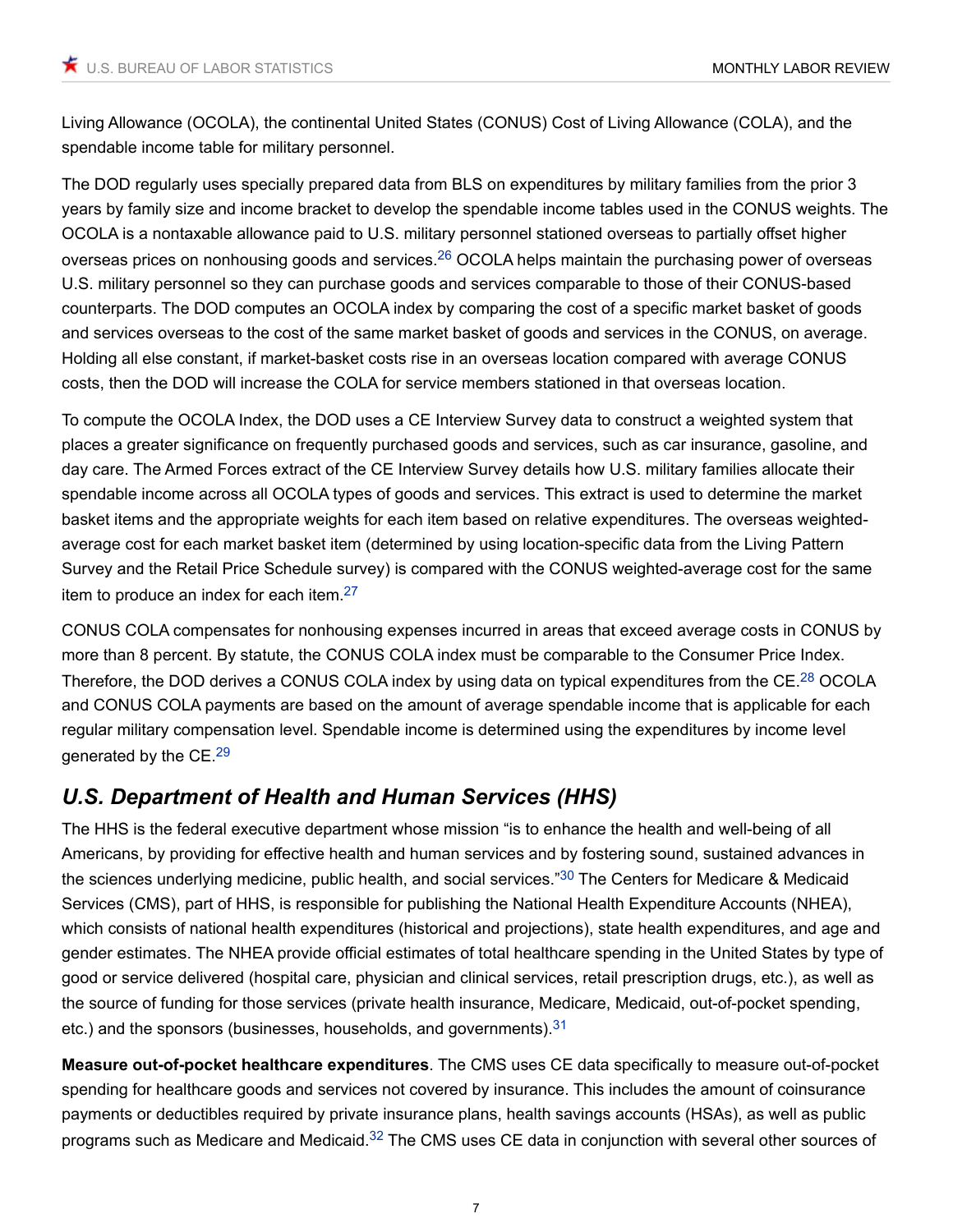<span id="page-7-0"></span>data (e.g., the Census Bureau's Service Annual Survey, the Medical Expenditures Panel Survey, and the Medicare Current Beneficiary Survey)<sup>[33](#page-16-0)</sup> that serve as a baseline for comparing the accuracy of the CMS estimates of private health insurance spending and benefits.<sup>[34](#page-16-1)</sup>

<span id="page-7-1"></span>In order to publish the NHEA, the CMS requires timely and detailed expenditure data. The CMS utilizes both annual aggregate summaries (using integrated Interview and Diary surveys) and microdata for various income, asset, and healthcare expenditure categories (including the number of policies). In particular, the CMS requires income and asset characteristics at the aggregate level to account for households with older members (who earn less income and hold more assets). The CMS also uses special tabulations of annual data by age prepared by BLS to produce estimates of individually purchased health insurance expenditures.<sup>[35](#page-16-2)</sup>

### <span id="page-7-2"></span>*Internal Revenue Service (IRS)*

The IRS is tasked with administering the Internal Revenue Code and collecting federal taxes. The IRS uses CE data to (1) calculate optional state and local sales tax deductions tables, and (2) determine typical household expenditures in investigating tax repayment issues.

<span id="page-7-3"></span>**State and local sales tax tables**. The IRS uses CE data to develop optional state and local sales tax tables. These tables are based on the Internal Revenue Code, which provides taxpayers with an option to deduct state and local general sales tax instead of state and local income tax.<sup>[36](#page-16-3)</sup> This option is especially important to taxpayers residing in states with no income tax. Taxpayers can either deduct their actual sales tax amounts or estimate the deduction using these optional state and local sales tax tables. In addition, taxpayers can use the tables to deduct sales taxes paid on certain specified items, such as motor vehicles, aircraft, or boats. For this purpose, BLS produces special tabulations on the purchase of taxable items, which the IRS uses to prepare the optional state and local tax tables.<sup>[37](#page-16-4)</sup> The IRS publishes these tax tables in its annual publication, "Instructions for Schedule A."<sup>[38](#page-16-5)</sup> The IRS also provides an online sales tax deduction calculator, which taxpayers can use to estimate their general sales tax deduction.[39](#page-16-6)

<span id="page-7-6"></span><span id="page-7-5"></span><span id="page-7-4"></span>In creating these tables, the IRS uses BLS-produced custom tabulations of integrated CE Interview and Diary surveys data to estimate state and local general sales tax amounts by family size and income bracket. The IRS provides both state and local taxability data at Universal Classification Code levels to BLS, which in turn uses these taxability files to estimate the average sales tax amounts along with household income, family size, and other variables by state and locality.<sup>[40](#page-16-7)</sup> Upon receiving these data, the IRS estimates state and local general sales tax amounts by family size and income bracket. $41$ 

<span id="page-7-9"></span><span id="page-7-8"></span><span id="page-7-7"></span>**Collection financial standards**. The IRS also uses typical consumer unit expenditures, as reported in the CE, when investigating tax repayment cases. Specifically, the IRS uses CE data to derive its Collection Financial Standards, which help to assess a taxpayer's ability to pay a delinquent tax liability. These standards measure allowable living expenses for taxpayers regarding healthcare, food, clothing, housing, utilities, and transportation.<sup>[42](#page-16-9)</sup> Taxpayers may use the standard monthly amount, which is determined by family size. The IRS specifically derives the national standards on food, clothing, and other items, as well as local standards on transportation, from the CE data: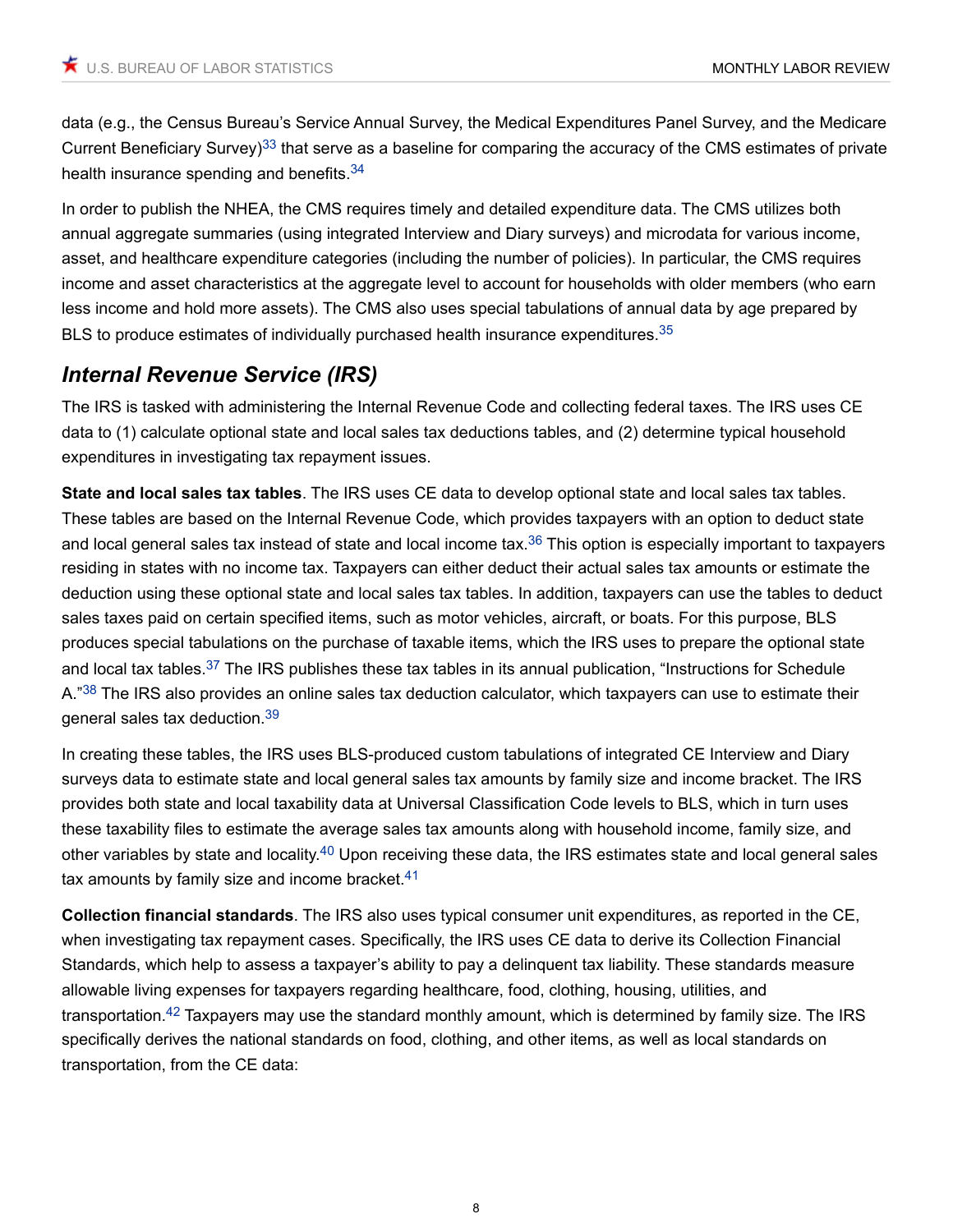- **National standards: food, clothing, and other items.** The IRS breaks down the national standards into five categories of necessary expenses: food, housekeeping supplies, apparel and services, personal care products and services, and miscellaneous items. The IRS requires detailed data on aggregate expenditures by income level and family size to determine the national standards on food, clothing, and other items.<sup>[43](#page-16-10)</sup>
- <span id="page-8-2"></span><span id="page-8-1"></span><span id="page-8-0"></span>• **Local standards: transportation.** The local transportation standards for taxpayers include vehicle ownership and public transportation by Census Region and Metropolitan Statistical Area (MSA).<sup>[44](#page-16-11)</sup> The IRS computes standards for vehicle ownership based on monthly loan or lease payments. The public transportation standards include a single nationwide allowance derived from CE expenditure data on mass transit fares for a train, bus, taxi, ferry, etc.<sup>[45](#page-16-12)</sup>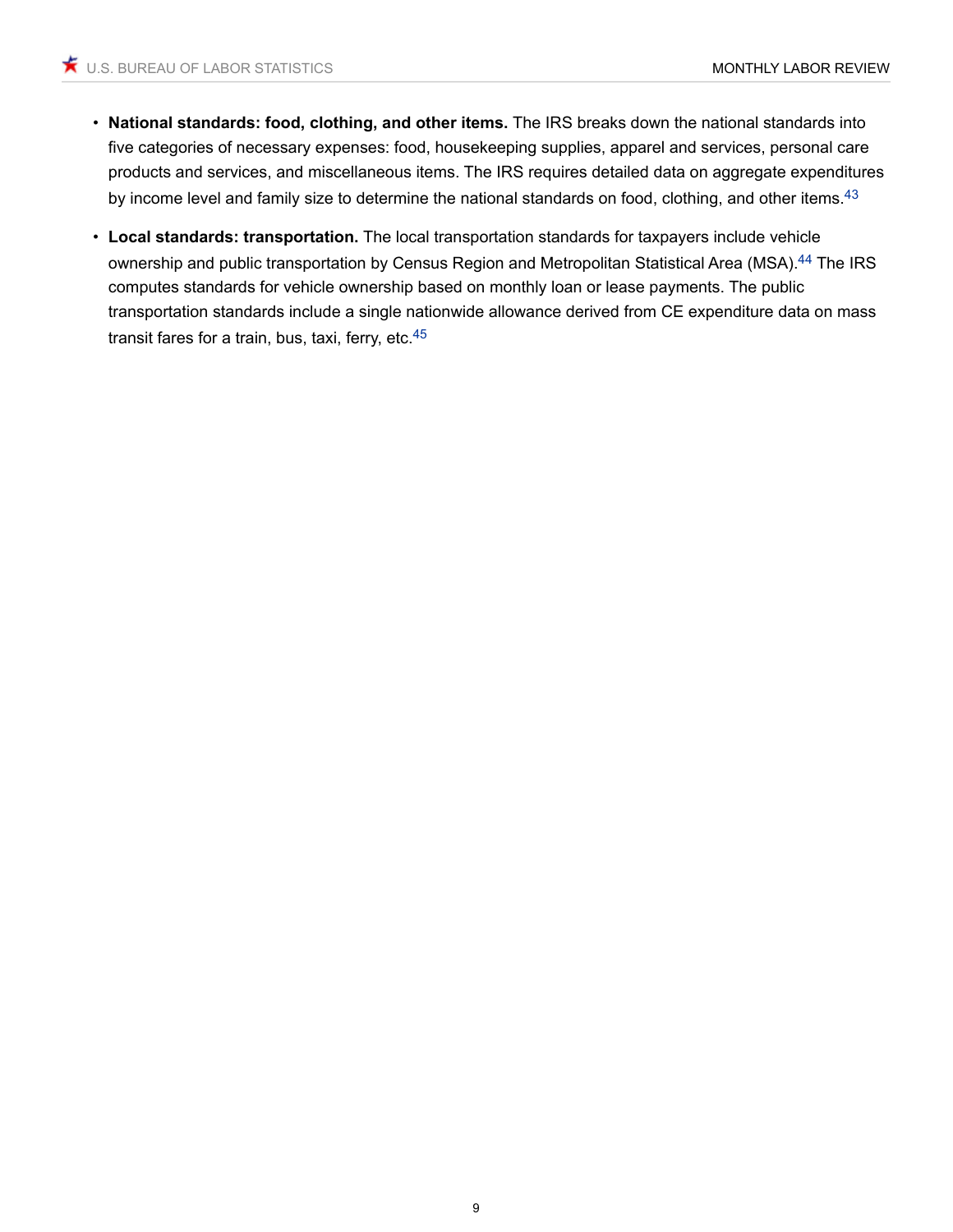## *U.S. Department of State (DOS)*

<span id="page-9-0"></span>The DOS is the federal executive department responsible for carrying out U.S. foreign policy and conducting international relations. The State Department's Office of Allowances uses data from the CE in determining spendable-income tables, a key measure for revising the post-allowance (COLA) payment tables. The post-allowance tables provide COLAs supporting the entire federal civilian overseas workforce.<sup>[46](#page-16-13)</sup> Post allowances make it possible for the federal civilian overseas workforce to spend the same portion of their basic compensation for living expenses in a foreign country (where they are "posted") as they would if they lived in Washington, D.C. The post allowances enable employees to avoid a reduction in their standard of living because of higher costs of goods and services in the location where they are posted.[47](#page-16-14)

<span id="page-9-1"></span>**Cost-of-living adjustments for the federal civilian overseas workforce.** Data from the CE Interview Survey are used to calculate the post allowance payment tables. The information in the tables represents a percentage increase over the cost of living in Washington, D.C., and it is applied to "spendable income"—that is, the amount of money that households have available for spending after deductions for taxes, gifts and contributions, savings (including insurance and retirement), and U.S. shelter and household utility expenses.<sup>[48](#page-16-15)</sup>

<span id="page-9-3"></span><span id="page-9-2"></span>Unlike the DOD allowance, the DOS post allowance for the federal civilian overseas workforce is developed using a slightly different approach. Price data from overseas are collected and compared with those in the Washington, D.C., areas to determine if the federal overseas civilian workforce qualifies for a post (COLA) allowance. The State Department's Office of Allowances develops a cost index to evaluate expenditure patterns between foreign locations and Washington D.C. The expenditure patterns (index weights) for Washington, D.C., are updated using data from the CE.<sup>[49](#page-16-16)</sup> The State Department compares costs in the foreign location for goods and services in 11 categories—food (whether purchased at grocery stores, restaurants, or other venues), tobacco and alcohol, clothing, personal care items, furnishings, household goods, medical services, recreation, public transportation, vehicle-related expenses, and household help—to the cost for those same goods and services in Washington, D.C. If the overall costs of goods and services at a foreign post—after considering expenditure patterns—are at least 3 percent above the cost of the same goods and services in the Washington, D.C., area, then the State Department establishes a post allowance for that location.<sup>[50](#page-16-17)</sup>

## <span id="page-9-4"></span>**Approach to assessing data quality**

<span id="page-9-7"></span><span id="page-9-6"></span><span id="page-9-5"></span>In keeping with "Statistical Policy Directive No. 1: Fundamental Responsibilities of Federal Statistical Agencies and Recognized Statistical Units," BLS is committed to producing data that consistently are of the highest statistical quality; in other words, the agency strives to produce data that are relevant, accurate, coherent, timely, accessible, and interpretable.<sup>[51](#page-16-18)</sup> Monitoring data quality in the CE includes procedures conducted by the Census Bureau during data collection and by BLS during data processing and analysis.<sup>[52](#page-17-0)</sup> "Fitness for use" is an important component of data quality; as such, the CE is also committed to helping data users assess the fitness for use of the CE data for their purposes. BLS has historically provided a variety of metrics for data users to evaluate the overall quality of its products. Official tables provide standard errors, the public-use microdata user documentation provides response rates, and the datasets contained in the public-use microdata provide all the variables and flags necessary for users to create their own quality measures.<sup>[53](#page-17-1)</sup>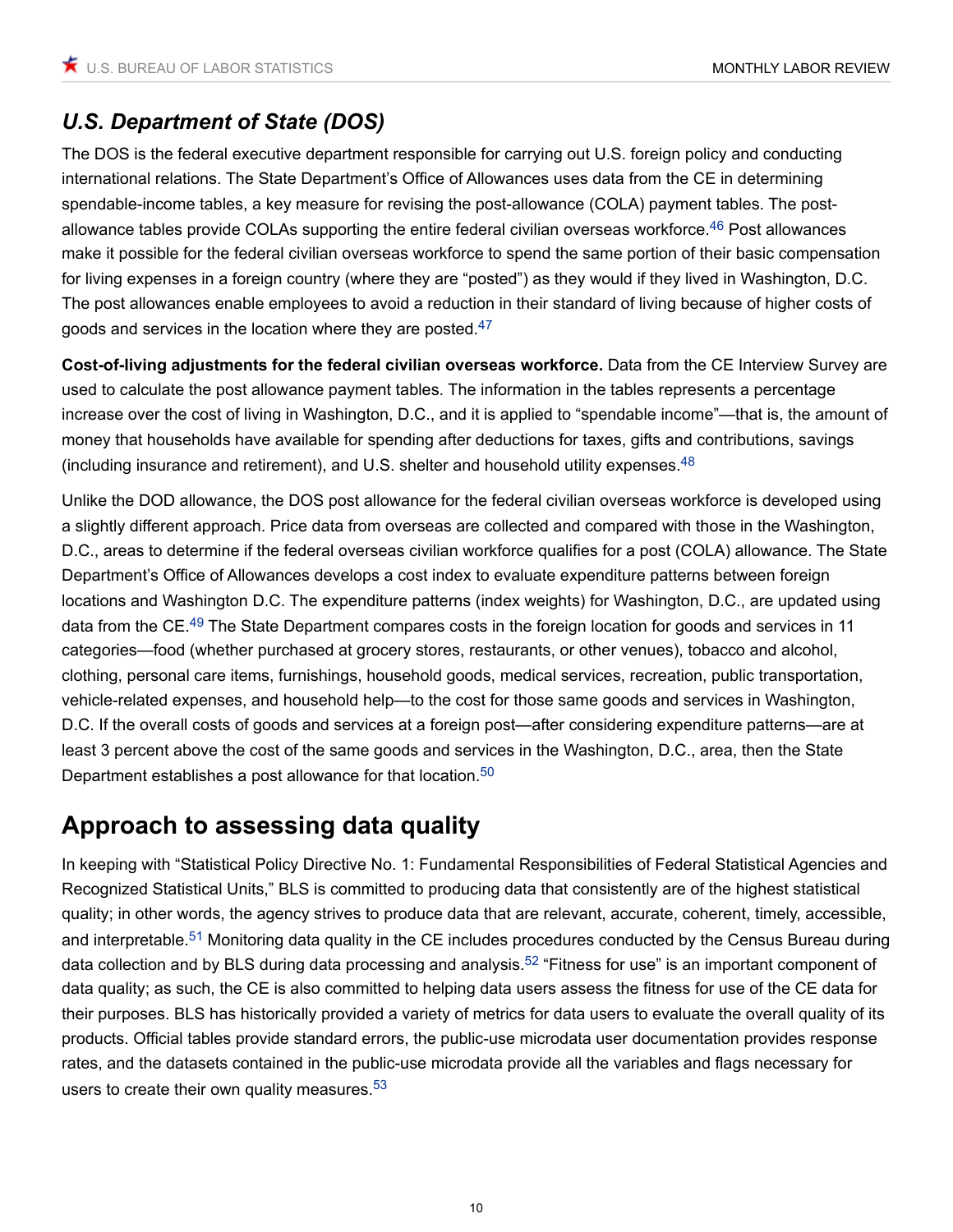The CE program defines data quality in a manner that allows for objective measurement, provides an assessment framework, and addresses the fitness-for-use concerns of individual program stakeholders. Based on the Total Quality Management and Total Survey Error paradigms, the definition includes six dimensions: relevance, accuracy, coherence, timeliness, accessibility, and interpretability,  $54$  (See table 2.)

#### <span id="page-10-0"></span>**Table 2. Data quality dimensions**

| <b>Dimension</b>                       | <b>Description</b>                                                                                                                                                                                                                                                                                 |  |  |  |
|----------------------------------------|----------------------------------------------------------------------------------------------------------------------------------------------------------------------------------------------------------------------------------------------------------------------------------------------------|--|--|--|
| Relevance                              | The degree to which the survey products meets the user's specific needs in terms of both content and coverage.                                                                                                                                                                                     |  |  |  |
| Accuracy                               | The degree to which the estimate is similar or dissimilar to the true value of the population parameter. This<br>dimension gives consideration to survey errors stemming from coverage, sampling, nonresponse, construct validity,<br>measurement, and post-collection processing and adjustments. |  |  |  |
| Coherence                              | The degree to which different sources or methods on the same phenomenon are similar.                                                                                                                                                                                                               |  |  |  |
| <b>Timeliness</b>                      | The interval between the time data are made available to users and the event or the phenomena the data describe.                                                                                                                                                                                   |  |  |  |
| Accessibility                          | The ease with which statistical information and appropriate documentation describing that information can be<br>obtained from the statistical organization.                                                                                                                                        |  |  |  |
| Interpretability                       | The availability of adequate information to allow users to properly use and interpret the survey products.                                                                                                                                                                                         |  |  |  |
| Source: U.S Bureau of Labor Statistics |                                                                                                                                                                                                                                                                                                    |  |  |  |

The CE program continuously evaluates these six dimensions of data quality, in part or in whole, through the assessment of internal indicators of data quality, external indicators of data quality, nonresponse bias study results, and measurement-error study results:

- **Internal indicators**. The CE program supports a systematic and integrated approach for monitoring and reporting on internal data quality indicators. Maintaining a consistent, well-defined set of metrics establishes baselines for monitoring trends in the quality of routine survey production activities over time. For external users, this set of metrics serves as an indication of data quality; for internal users, the metrics are actionable and provide a basis for survey improvements. Because the quality of survey estimates is affected by errors that occur anywhere in the survey cycle, it is expected that these internal metrics will evolve over time as the CE continually researches methods to monitor and improve data quality.<sup>[55](#page-17-3)</sup> As of 2019, eight internal indicators are being tracked: final disposition rates of eligible units; records use; expenditure edit rates; income imputation rates; respondent burden; information book use; survey mode; and survey time.[56](#page-17-4)
- <span id="page-10-3"></span><span id="page-10-2"></span><span id="page-10-1"></span>• **External indicators**. From an external-indicator standpoint, the CE program compares CE data with other data sources that measure the same or similar items. Although every household survey has its own unique set of errors, the monitoring of ratios between sources and any associated change over time can help identify potential underreporting or overreporting of expenditure items. The CE program routinely compares its results to various external sources, including the following: Personal Consumption Expenditures, the Residential Energy Consumption Survey, National Health Expenditure Accounts, the Medical Expenditure Panel Survey, the Current Population Survey, the American Community Survey, the Panel Study of Income Dynamics, the Survey of Consumer Finances, and the American Housing Survey.[57](#page-17-5)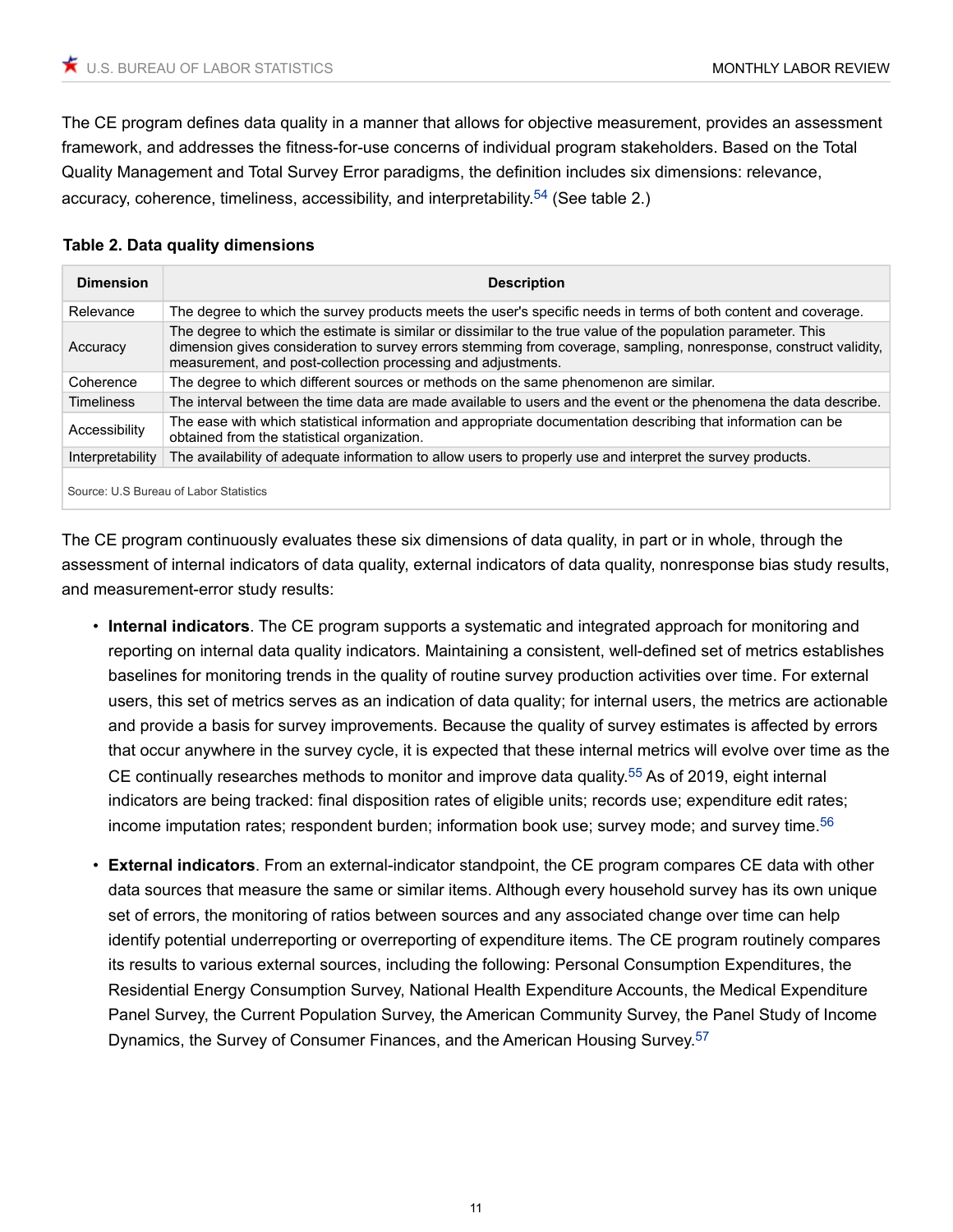- <span id="page-11-2"></span><span id="page-11-1"></span><span id="page-11-0"></span>• **Nonresponse bias**. Nonresponse bias is the systematic error that occurs when results collected from respondents differ in meaningful ways from those that would be collected, but by definition are not collectable, from nonrespondents.[58](#page-17-6) The Office of Management and Budget (OMB) encourages all federal survey programs to study their nonresponse bias, and OMB requires all federal surveys whose response rates are below 80 percent to conduct such a study.<sup>[59](#page-17-7)</sup> Both the CE Interview and Diary surveys have response rates below 80 percent and therefore are subject to the OMB requirement.<sup>[60](#page-17-8)</sup> The CE program assesses potential nonresponse bias through the continuous monitoring of response rates (both for collection and estimation rates) and with nonresponse-bias studies. The most recently completed nonresponse-bias study concluded that the data in both the CE Interview survey and Diary survey were not missing completely at random.<sup>[61](#page-17-9)</sup> This conclusion is similar to that of other studies, which also find the data are not missing completely at random. However, these other studies find that the amount of nonresponse bias is not substantial.<sup>[62](#page-17-10)</sup>
- <span id="page-11-7"></span><span id="page-11-6"></span><span id="page-11-5"></span><span id="page-11-4"></span><span id="page-11-3"></span>• **Measurement error**. Measurement error is the difference between the reported value of a variable of interest and the true value of that variable.<sup>[63](#page-17-11)</sup> Optimally, measurement error is 0 (i.e., the respondent reports the true value), but it is generally not directly observable in survey data, which, by definition, consist of reported values that may or may not be correct. Therefore, in addition to the external data comparisons mentioned previously, the CE program assesses measurement error through (1) comparisons with other administrative data sources,  $64$  (2) comparisons to respondent expenditure records (e.g., bank statements, credit card statements, etc.), and (3) within-survey subgroup comparisons (such as respondents completing the survey in person or on the telephone or using the information booklet or not). As reported by Roger Tourangeau et al., measurement error evaluation results suggest that overestimation is just as common as underestimation in the CE, and that the degree and direction of measurement error varies considerably by expenditure category and respondent characteristics—therefore, analytic objectives play a large role in determining the data's fitness for use <sup>[65](#page-17-13)</sup>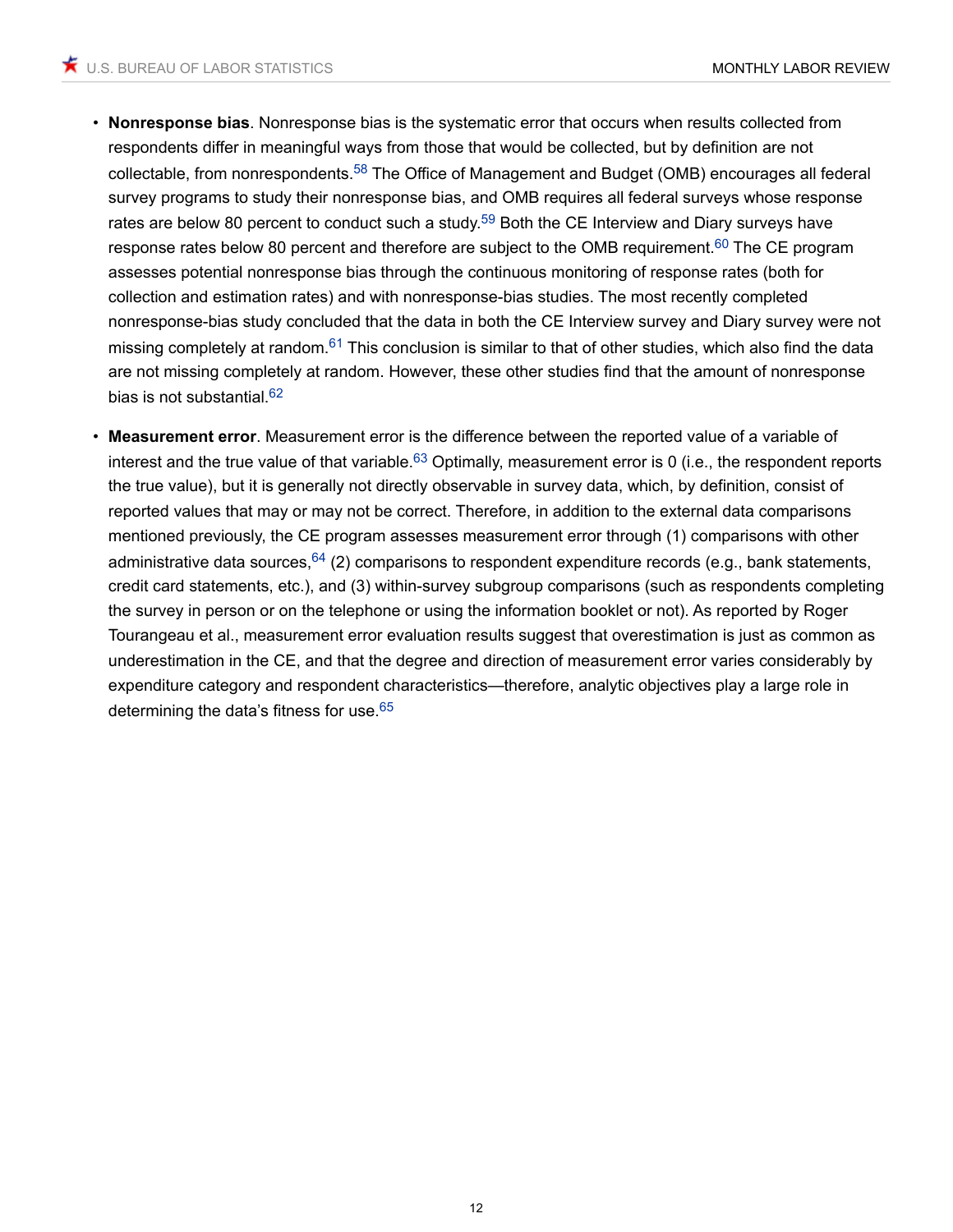## **Fitness for use**

Although the regular revision of the CPI remains the primary purpose of the CE, other uses of CE data at the federal level have developed over time. As a result, the CE program continuously endeavors to understand each user's unique preferences with respect to data quality, as well as the data's fitness for use. This approach includes addressing concerns of other federal users regarding the six dimensions of data quality mentioned previously: relevance, accuracy, coherence, timeliness, accessibility, and interpretability. It also involves frequently evaluating the survey quality in terms of each federal data user and adjusting production processes as necessary. In recent years, the CE program has also begun an initiative to address specific data quality concerns through the annual release of a data quality profile and more accessible methods research results through an online research library.<sup>[66](#page-18-0)</sup>

<span id="page-12-0"></span>From the CE program perspective, select data quality factors that are critical to major data users include the following:

- **Cost of raising a child (USDA): relevance**. In estimating the cost of raising a child, detailed expenditures by consumer unit are critical to the U.S. Department of Agriculture's work in estimating the cost of raising a child.
- **CPI (BLS): relevance, accuracy, and timeliness**. Although CE response rates have been declining in recent years, the downward trend does not appear to have affected CPI weights, and the weights for consumer units are quite robust in terms of declining response rates. However, ultimately, the CPI production schedule is highly dependent on receiving CE data on a timely basis.
- **Out-of-pocket healthcare expenditures (CMS): relevance, accuracy, and timeliness**. The Centers for Medicare and Medicaid Services is most concerned with underreporting of healthcare expenditures. Understanding the impact of policies such as the Affordable Care Act on out-of-pocket healthcare spending while also reconciling CE data with other data sources is a major concern of the CMS. Also, because the CMS produces annual estimates, it is imperative that data be available early in the year. The CE program began publishing midyear tables in 2013, and that has helped provide more timely and readily available data. Ultimately, the CE's level of detail, timeliness, and continuous publication enable the CMS to fulfill its mission of producing national health expenditure estimates.
- **Residential Housing Expenditures (Census): timeliness**. Timely and continuous dissemination of CE data are critical to the Census Bureau's work in estimating and revising key economic indicators.
- <span id="page-12-1"></span>• **Supplemental Poverty Measure (Census): coherence, timeliness, interpretability**. For the SPM, data sources that are consistent between threshold and resource definitions, in terms of poverty concepts, are essential. Therefore, priorities include data that are timely, provide simplicity in estimation, stability in the measure over time, and ease of explaining the methodology.

<span id="page-12-2"></span>Overall, results from assessments of internal indicators, external indicators, nonresponse bias studies, and measurement error studies show that CE data are generally of high quality for their intended uses.<sup>[67](#page-18-1)</sup> However, concerns persist about the impact of declining response rates, measurement error, and a diminishing correspondence to national account aggregates.<sup>[68](#page-18-2)</sup> Using observable characteristics, CE samples are designed to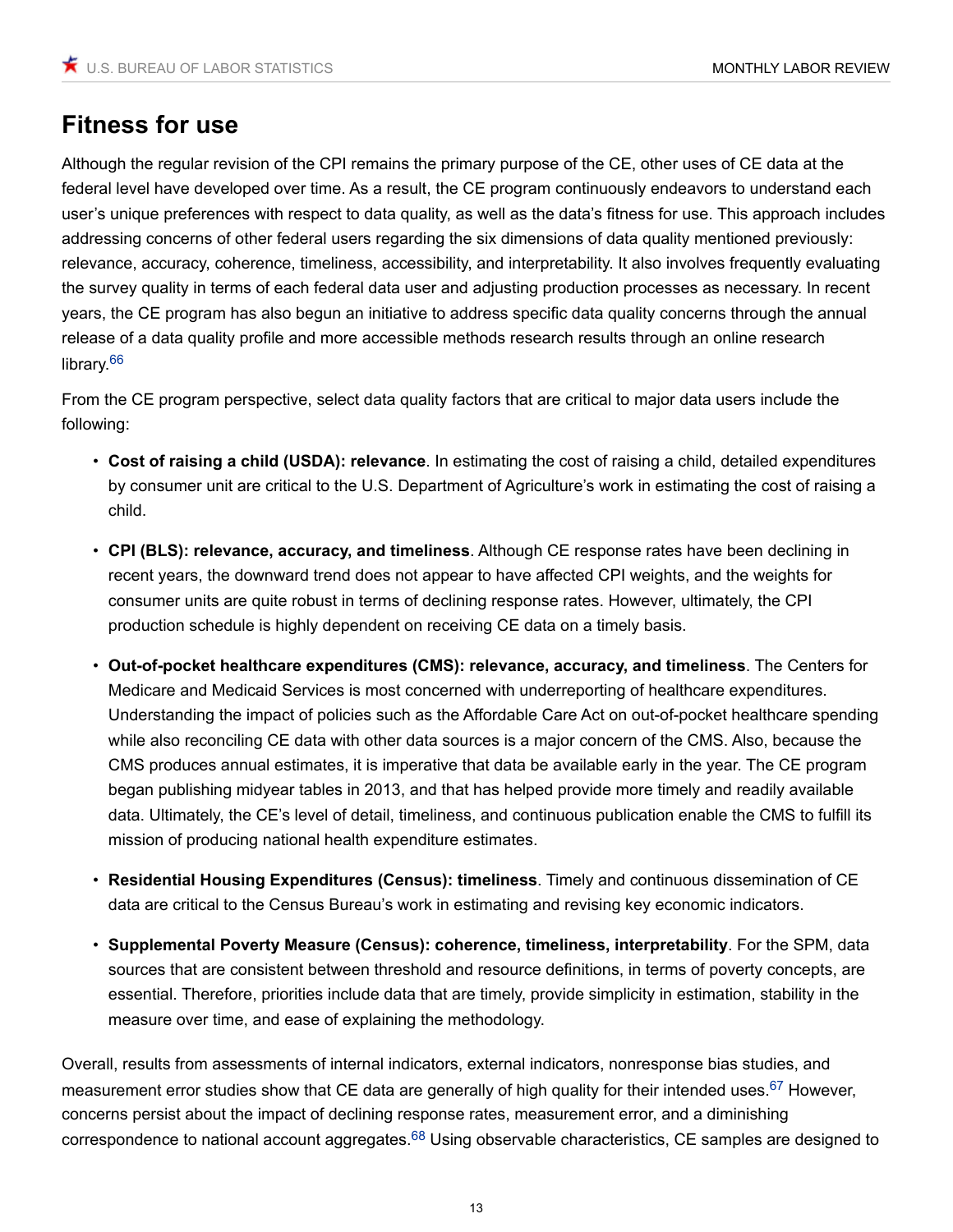<span id="page-13-0"></span>be representative of the population, although there is evidence of underrepresentation at the top of the income distribution as well as underreporting of income and expenditures.<sup>[69](#page-18-3)</sup>

## **Conclusion**

BLS collects, processes, and disseminates expenditures data for numerous stakeholders, each of whom maintains a particular set of preferences with respect to data quality factors related to their intended use of the estimates. Establishing a framework for continually assessing data quality and viewing results through the lens of fitness for use enables the Consumer Expenditure Surveys program to provide high-quality data. These data present an unbiased statistical picture of consumer expenditures—which are used for the Consumer Price Index, by various government agencies and by other data users—in an effort to improve understanding of consumer economic behavior.

## **Appendix. Uses of Consumer Expenditure Surveys data by the U.S. Bureau of Economic Analysis (BEA)**

| <b>Item</b>                                                                                 | <b>Use</b>                                                                                      | Program area              |  |  |  |
|---------------------------------------------------------------------------------------------|-------------------------------------------------------------------------------------------------|---------------------------|--|--|--|
| Food                                                                                        | Cross-check and comparison with PCE-comparable items                                            | <b>NIPA</b>               |  |  |  |
| Vehicle renting and leasing                                                                 | PCE auto and truck leasing; PCE other vehicle leasing                                           | I-O, NIPA,<br><b>TTSA</b> |  |  |  |
| Travel (out-of-town trips)                                                                  | Travel expenditures                                                                             | <b>TTSA</b>               |  |  |  |
| Babysitting or other child care in<br>someone else's home                                   | PCF child care                                                                                  | <b>NIPA</b>               |  |  |  |
| Day-care centers, nursery, and<br>preschools                                                | PCE nursery schools                                                                             | <b>NIPA</b>               |  |  |  |
| <b>Taxicabs</b>                                                                             | Total receipts for taxicabs; PCE for taxicabs                                                   | I-O, NIPA,<br><b>TTSA</b> |  |  |  |
| <b>All items</b>                                                                            | Cross-check and comparison with PCE-comparable items                                            | <b>NIPA</b>               |  |  |  |
| BEA use of various Consumer Price Indexes (CPIs) based on Consumer Expenditure Surveys data |                                                                                                 |                           |  |  |  |
| <b>CPI for household fuels</b>                                                              | PCE housing services for tenant-occupied nonfarm housing and<br>gross housing output            | <b>NIPA</b>               |  |  |  |
| CPI for owners' equivalent rent and<br>residential rent                                     | PCE housing services for owner- and tenant-occupied nonfarm<br>housing and gross housing output | <b>NIPA</b>               |  |  |  |
| <b>CPI for housekeeping services</b>                                                        | Real private household compensation                                                             | <b>NIPA</b>               |  |  |  |
| <b>CPI for ship fare</b>                                                                    | Travel expenditures                                                                             | <b>TTSA</b>               |  |  |  |
| <b>CPI</b> for intercity train fare                                                         | Travel expenditures                                                                             | <b>TTSA</b>               |  |  |  |
| <b>CPI for recreational equipment</b>                                                       | Consumer expenditures                                                                           | <b>ORSA</b>               |  |  |  |
| <b>CPI for travel (local trips)</b>                                                         | Travel expenditures                                                                             | <b>ORSA</b>               |  |  |  |

#### **Table A-1. BEA use of Consumer Expenditure Surveys data**

Note: CPI = Consumer Price Index; I–O = Input–Output Accounts; NIPA = National Income and Product Accounts; PCE = Personal Consumption Expenditures; TTSA = Travel and Tourism Satellite Account; ORSA = Outdoor Recreation Satellite Account.

Source: U.S. Bureau of Labor Statistics.

SUGGESTED CITATION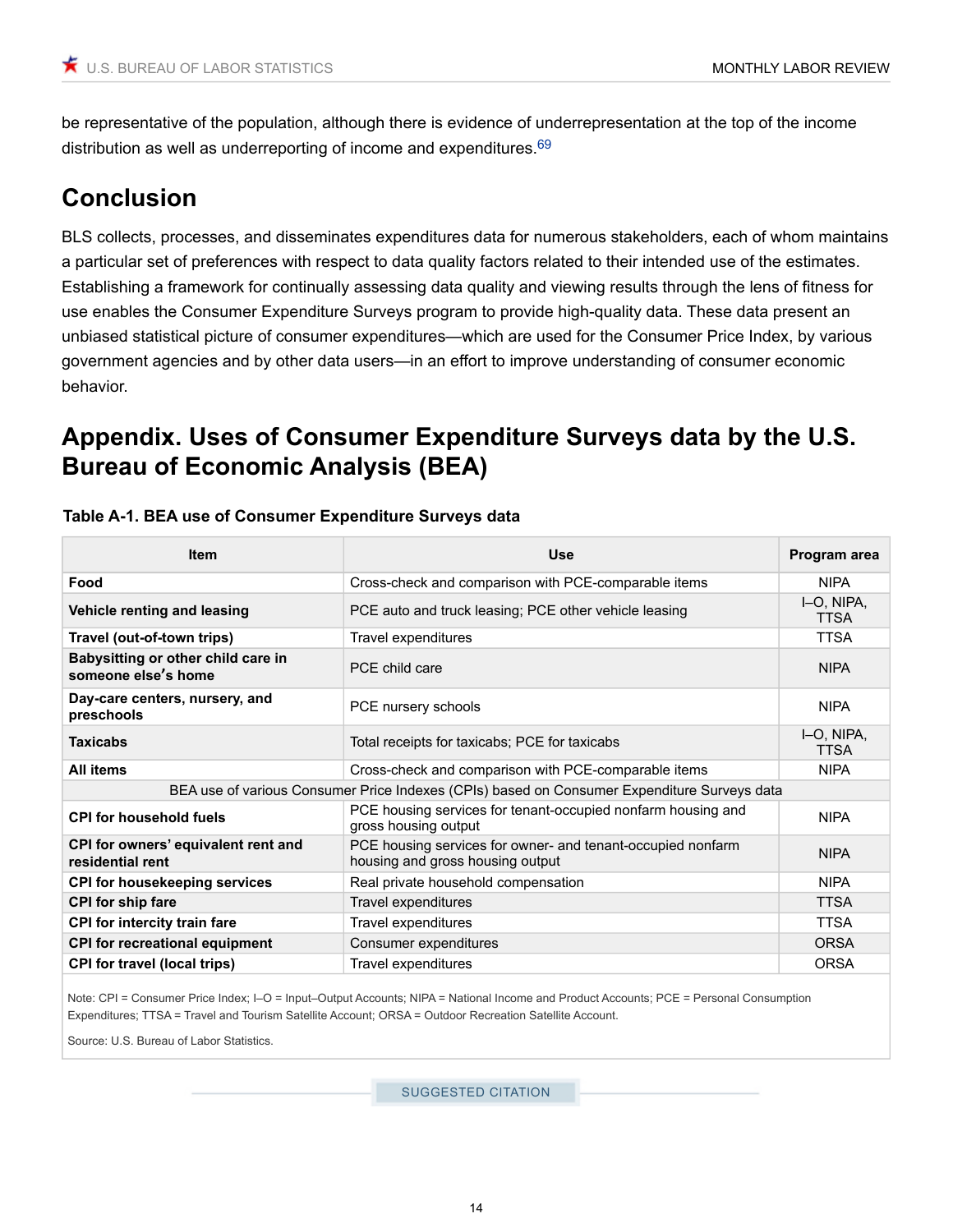Adam Safir and Daniel Dorfman, "Assessing Consumer Expenditure Surveys data quality through the lens of data use," *Monthly Labor Review,* U.S. Bureau of Labor Statistics, November 2021, [https://doi.org/10.21916/mlr.](https://doi.org/10.21916/mlr.2021.24) [2021.24.](https://doi.org/10.21916/mlr.2021.24)

#### **NOTES**

<span id="page-14-0"></span>[1](#page-0-0) "Sponsors" are federal or state agencies on behalf of whom the Census Bureau manages surveys. The funds for these surveys are appropriated to the sponsoring agency, and the work is conducted on a cost reimbursable basis under the auspices of an interagency agreement.

<span id="page-14-1"></span>[2](#page-1-0) See "Consumer Expenditure Surveys: value of the Consumer Expenditure Survey" (U.S. Bureau of Labor Statistics, last modified August 26, 2014), [https://www.bls.gov/respondents/cex/cevalue.htm.](https://www.bls.gov/respondents/cex/cevalue.htm)

<span id="page-14-2"></span>[3](#page-1-1) This article looks only at the secondary uses of the Consumer Expenditures Surveys (CE) data by BLS; the analyses and reports that BLS produces on the CE itself are outside the scope of the article.

<span id="page-14-3"></span>[4](#page-2-0) This section discusses the ways that BLS uses the CE data to produce other BLS products and does not include the CE products and publications themselves, which are not discussed at length in this article.

<span id="page-14-4"></span>[5](#page-2-1) See BLS, "Consumer Price Index: Consumer Price Index overview" (U.S. Bureau of Labor Statistics, last modified January 10, 2020), [https://www.bls.gov/cpi/overview.htm.](https://www.bls.gov/cpi/overview.htm)

<span id="page-14-5"></span>[6](#page-2-2) See "Consumer expenditures and income," *Handbook of Methods* (U.S. Bureau of Labor Statistics, last modified March 28, 2018), <https://www.bls.gov/opub/hom/cex/pdf/cex.pdf>.

<span id="page-14-6"></span>[7](#page-2-3) For a complete list of research products available, see "Consumer Price Index: CPI Research Series," (U.S. Bureau of Labor Statistics, last modified August 5, 2020), [https://www.bls.gov/cpi/research-series/.](https://www.bls.gov/cpi/research-series/)

<span id="page-14-7"></span>[8](#page-2-4) For more information, see "Chapter 17: The Consumer Price Index," *Handbook of Methods* (U.S. Bureau of Labor Statistics, updated February 14, 2018), [https://www.bls.gov/opub/hom/pdf/cpi-20180214.pdf.](https://www.bls.gov/opub/hom/pdf/cpi-20180214.pdf)

<span id="page-14-8"></span>[9](#page-3-0) Ibid., pp. 4, 18.

<span id="page-14-9"></span>[10](#page-3-1) The Telephone Point of Purchase Survey (TPOPS), conducted by the U.S. Census Bureau, was formerly the source of data on where certain items were purchased by U.S. consumers. Suffering from low response rates and data quality concerns, TPOPS was replaced by the CE in 2018. For more information, see "Telephone Point of Purchase Survey (TPOPS)" (U.S. Census Bureau, last revised October 8, 2021), <https://www.census.gov/programs-surveys/tpops.html>.

<span id="page-14-10"></span>[11](#page-3-2) The Chained CPI-U uses a superlative index formula designed to reflect consumers' behavior in response to changes in relative prices. For more information, see "Chapter 17. The Consumer Price Index."

<span id="page-14-11"></span>[12](#page-3-3) See "Chapter 17. The Consumer Price Index," p. 4.

<span id="page-14-12"></span>[13](#page-3-4) Ibid., p. 32.

<span id="page-14-13"></span>[14](#page-3-5) Ibid., p. 29.

<span id="page-14-14"></span>[15](#page-4-0) Ibid., p. 12.

<span id="page-14-15"></span>[16](#page-4-1) See Mark Lino, Kevin Kuczynski, Nestor Rodriguez, TusaRebecca Schap, *Expenditures on Children by Families, 2015,*  miscellaneous report no. 1528–2015 (U.S. Department of Agriculture, Center for Nutrition Policy and Promotion, January 2017, revised March 2017), [https://fns-prod.azureedge.net/sites/default/files/crc2015\\_March2017\\_0.pdf](https://fns-prod.azureedge.net/sites/default/files/crc2015_March2017_0.pdf). See also Mark Lino, "The cost of raising a child" (U.S. Department of Agriculture, Center for Nutrition Policy and Promotion, February 18, 2020), [https://www.usda.gov/](https://www.usda.gov/media/blog/2017/01/13/cost-raising-child) [media/blog/2017/01/13/cost-raising-child](https://www.usda.gov/media/blog/2017/01/13/cost-raising-child).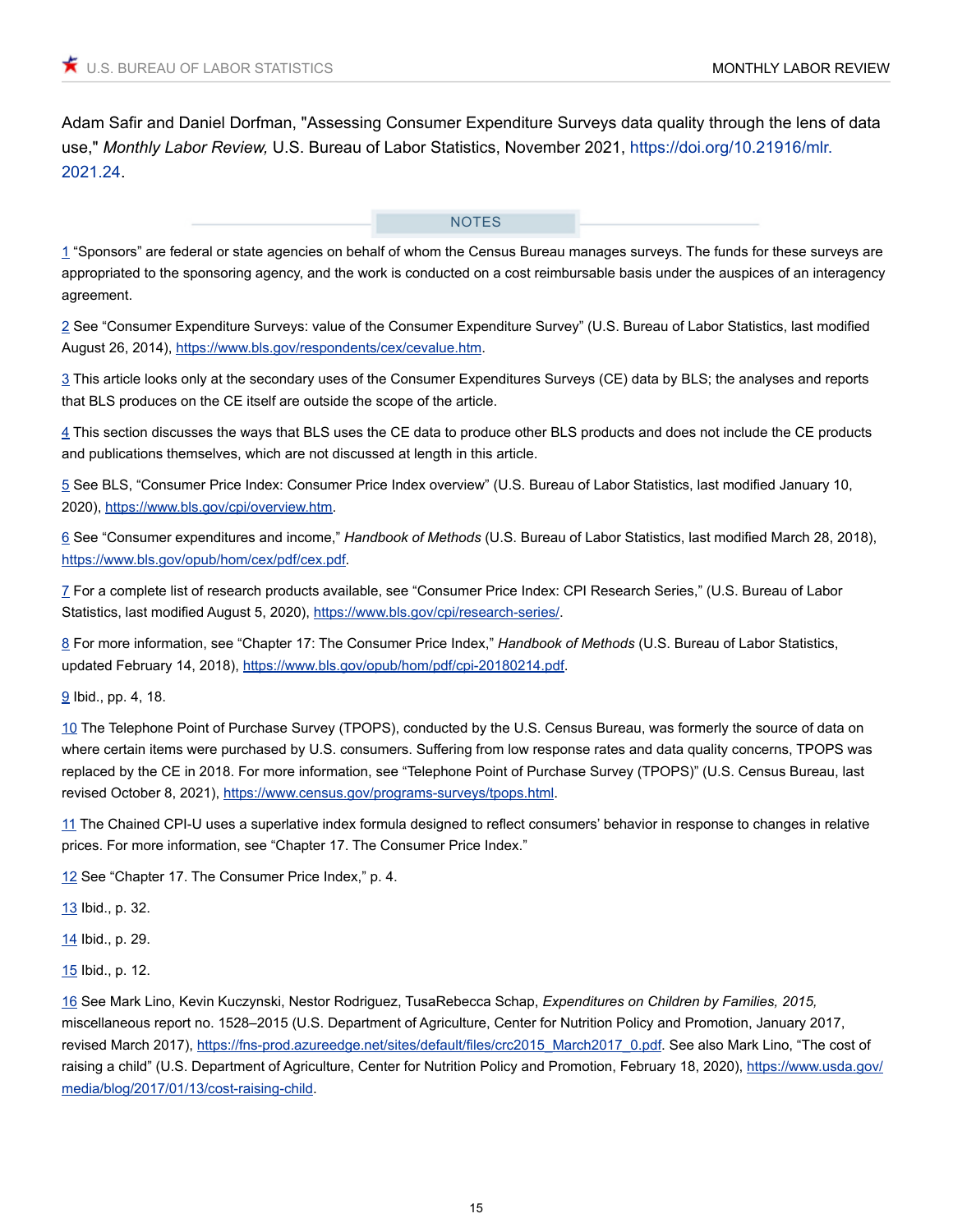<span id="page-15-0"></span>[17](#page-4-2) For access to all of the past reports, see "Expenditures on children by families reports—all years" (U.S. Department of Agriculture, Center for Nutrition Policy and Promotion, March 26, 2019), [https://www.fns.usda.gov/resource/expenditures-children-families-reports](https://www.fns.usda.gov/resource/expenditures-children-families-reports-all-years)[all-years.](https://www.fns.usda.gov/resource/expenditures-children-families-reports-all-years)

<span id="page-15-1"></span>[18](#page-4-3) Economies of scale are achieved when increasing inputs in production by *x* percent increases average costs by less than *x* percent. In the present context, consider "inputs" as members of a family, and "costs" as expenditures. A married couple renting a one-bedroom apartment does not spend twice as much for rent on that apartment as a single person would; similarly, their costs for food and other expenses may be less than twice what a single person would spend. If that couple is living in a larger house, and has a child, family size increases by 50 percent. But if there is already a bedroom in the house available for use of the child, the basic housing cost (i.e., rent or mortgage, taxes, and other similar ownership costs) does not change, let alone rise by 50 percent.

<span id="page-15-2"></span>[19](#page-4-4) See *Families Projected to Spend an Average of \$233,610 Raising a Child Born in 2015*, release no. 0004.17 (U.S. Department of Agriculture, January 9, 2016), [https://www.usda.gov/media/press-releases/2017/01/09/families-projected-spend-average-233610](https://www.usda.gov/media/press-releases/2017/01/09/families-projected-spend-average-233610-raising-child-born-2015) [raising-child-born-2015.](https://www.usda.gov/media/press-releases/2017/01/09/families-projected-spend-average-233610-raising-child-born-2015)

<span id="page-15-3"></span>[20](#page-5-0) See letter from Dennis J. Fixler to Nora Kincaid of the BLS Office of Administration, dated July 22, 2020, [https://www.reginfo.gov/](https://www.reginfo.gov/public/do/DownloadDocument?objectID=103672300) [public/do/DownloadDocument?objectID=103672300](https://www.reginfo.gov/public/do/DownloadDocument?objectID=103672300). The letter was written in response to requests for comments in the *Federal Register*, vol. 85, no. 113 (U.S. Office of Management and Budget, June 11, 2020), pp. 35665–67, [https://www.govinfo.gov/content/](https://www.govinfo.gov/content/pkg/FR-2020-06-11/pdf/FR-2020-06-11.pdf) [pkg/FR-2020-06-11/pdf/FR-2020-06-11.pdf.](https://www.govinfo.gov/content/pkg/FR-2020-06-11/pdf/FR-2020-06-11.pdf) For a full list of the ways that the U.S. Bureau of Economic Analysis uses CE data, see appendix table A-1.

<span id="page-15-4"></span>[21](#page-5-1) For more information, see "What we do" (U.S. Census Bureau, May 2021), [https://www.census.gov/about/](https://www.census.gov/about/what.html#par_textimage) [what.html#par\\_textimage](https://www.census.gov/about/what.html#par_textimage).

<span id="page-15-5"></span>[22](#page-5-2) See "Value of construction put in place" (U.S. Census Bureau), <https://www.census.gov/econ/overview/co0300.html>.

<span id="page-15-6"></span>[23](#page-5-3) See "Construction spending: construction methodology" (U.S. Census Bureau), [https://www.census.gov/construction/c30/](https://www.census.gov/construction/c30/methodology.html) [methodology.html](https://www.census.gov/construction/c30/methodology.html).

<span id="page-15-7"></span>[24](#page-5-4) See "Supplemental Poverty Measure" (U.S. Census Bureau, last revised October 8, 2021), [https://www.census.gov/topics/income](https://www.census.gov/topics/income-poverty/supplemental-poverty-measure.html)[poverty/supplemental-poverty-measure.html](https://www.census.gov/topics/income-poverty/supplemental-poverty-measure.html); see also Liana Fox, *The Supplemental Poverty Measure: 2019*, report no. P60-272 (U.S. Census Bureau, September 15, 2020), [https://www.census.gov/library/publications/2020/demo/p60-272.html.](https://www.census.gov/library/publications/2020/demo/p60-272.html)

<span id="page-15-8"></span>[25](#page-5-5) See "Price and index number research: research experimental poverty thresholds" (U.S. Bureau of Labor Statistics, last modified September 3, 2021),<https://www.bls.gov/pir/spmhome.htm>.

<span id="page-15-9"></span>[26](#page-6-0) See "Overseas cost of living allowances (COLA) frequently asked questions" (U.S. Department of Defense, Defense Travel Management Office, updated April 20, 2020), [https://www.defensetravel.dod.mil/site/faqcola.cfm.](https://www.defensetravel.dod.mil/site/faqcola.cfm)

<span id="page-15-10"></span>[27](#page-6-1) See "Calculation of overseas COLA index" (U.S. Department of Defense, Defense Travel Management Office), [https://](https://www.defensetravel.dod.mil/site/colaIndexCalc.cfm) [www.defensetravel.dod.mil/site/colaIndexCalc.cfm](https://www.defensetravel.dod.mil/site/colaIndexCalc.cfm).

<span id="page-15-11"></span>[28](#page-6-2) See U.S. Code, Title 37-Pay and Allowances of the Uniformed Services, section 403b, "Cost-of-living allowance in the continental United States," pp. 116–117, [https://www.govinfo.gov/content/pkg/USCODE-2001-title37/pdf/USCODE-2001-title37.pdf.](https://www.govinfo.gov/content/pkg/USCODE-2001-title37/pdf/USCODE-2001-title37.pdf)

<span id="page-15-12"></span>[29](#page-6-3) See "Overseas cost of living allowances (COLA) frequently asked questions."

<span id="page-15-13"></span>[30](#page-6-4) See the U.S. Department of Health and Human Services (HHS) mission statement, "About HHS," at [https://www.hhs.gov/about/](https://www.hhs.gov/about/index.html) [index.html.](https://www.hhs.gov/about/index.html)

<span id="page-15-14"></span>[31](#page-6-5) See "National Health Expenditure Data" (U.S. Centers for Medicare and Medicaid Services, December 17, 2019), [https://](https://www.cms.gov/Research-Statistics-Data-and-Systems/Statistics-Trends-and-Reports/NationalHealthExpendData/index) [www.cms.gov/Research-Statistics-Data-and-Systems/Statistics-Trends-and-Reports/NationalHealthExpendData/index.](https://www.cms.gov/Research-Statistics-Data-and-Systems/Statistics-Trends-and-Reports/NationalHealthExpendData/index)

<span id="page-15-15"></span>[32](#page-6-6) See "National Health Expenditure Accounts: methodology paper, 2017; definitions, sources, and methods" (U.S. Centers for Medicare and Medicaid Services, 2017), p. 15, [https://www.cms.gov/Research-Statistics-Data-and-Systems/Statistics-Trends-and-](https://www.cms.gov/Research-Statistics-Data-and-Systems/Statistics-Trends-and-Reports/NationalHealthExpendData/Downloads/DSM-17.pdf)[Reports/NationalHealthExpendData/Downloads/DSM-17.pdf.](https://www.cms.gov/Research-Statistics-Data-and-Systems/Statistics-Trends-and-Reports/NationalHealthExpendData/Downloads/DSM-17.pdf)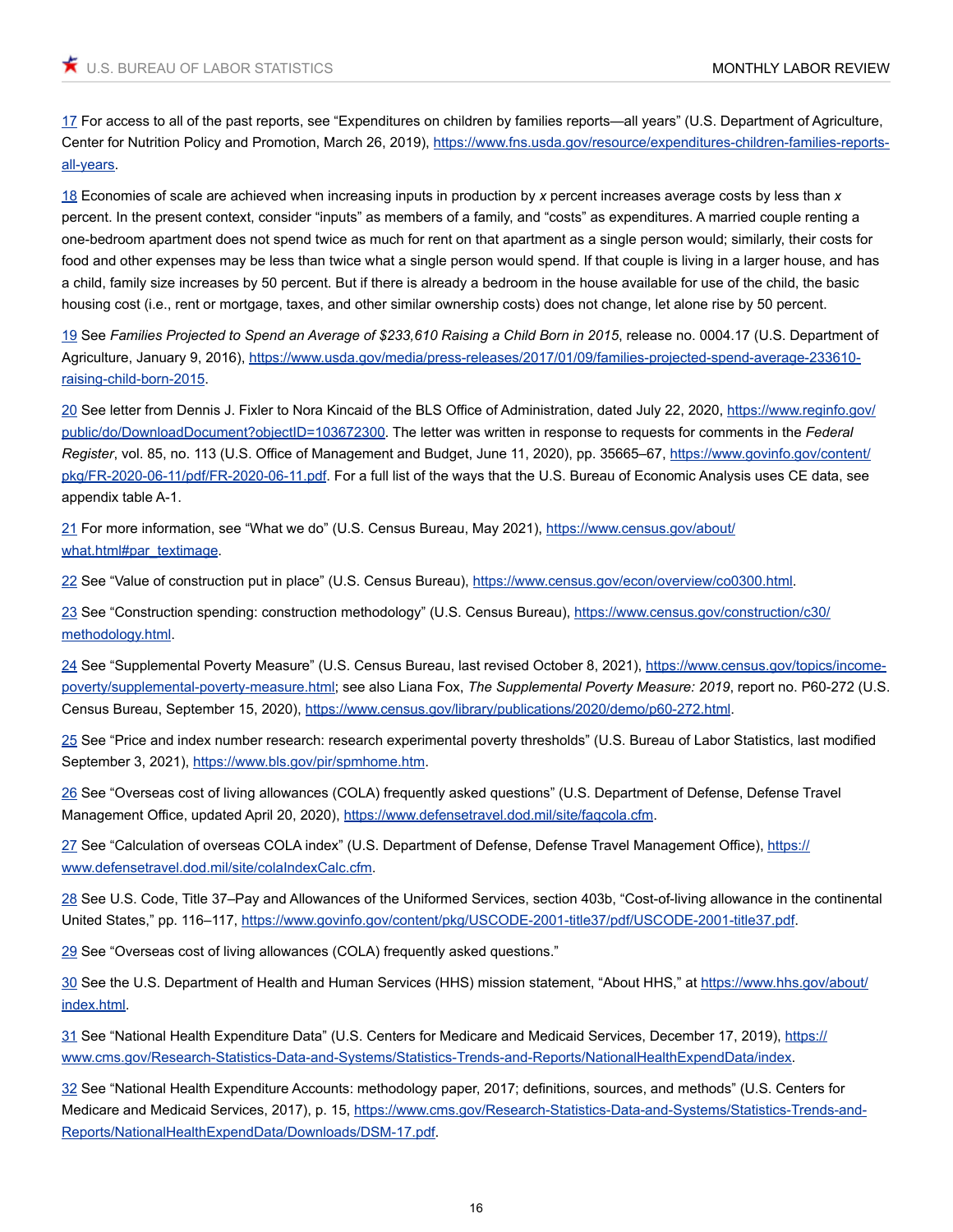<span id="page-16-0"></span>[33](#page-7-0) Ibid., p. 16.

<span id="page-16-1"></span>[34](#page-7-1) Ibid., p. 26.

<span id="page-16-2"></span>[35](#page-7-2) Don A. Dillman and Carol C. House, eds., *Measuring What We Spend: Toward a New Consumer Expenditure Survey* (Washington, DC: National Academies Press, 2013), pp. 25-26, [https://www.bls.gov/cex/cnstat.pdf.](https://www.bls.gov/cex/cnstat.pdf)

<span id="page-16-3"></span>[36](#page-7-3) See U.S. Code, Title 26–Internal Revenue Code, section 164(b)(5), "General sales taxes," pp. 664–65, [https://www.govinfo.gov/](https://www.govinfo.gov/app/details/USCODE-2011-title26/&collectionCode=USCODE) [app/details/USCODE-2011-title26/&collectionCode=USCODE.](https://www.govinfo.gov/app/details/USCODE-2011-title26/&collectionCode=USCODE)

<span id="page-16-4"></span>[37](#page-7-4) Wu-Lang Lee, "BLS Consumer Expenditure Survey data usage: IRS experience" (presentation at the BLS CE Data Users' Needs Forum, June 21, 2010), pp. 4–5, <https://www.bls.gov/cex/duf2010lee1.pdf>.

<span id="page-16-5"></span>[38](#page-7-5) Schedule A is the tax form on which filers claim deductions for various items, such as state and local income or sales taxes, property taxes, mortgage interest, charitable contributions, etc. For more information, see "2020 Instructions for Schedule A" (U.S. Department of the Treasury, Internal Revenue Service, January 2021), <https://www.irs.gov/pub/irs-pdf/i1040sca.pdf>.

<span id="page-16-6"></span>[39](#page-7-6) See "Use the Sales Tax Deduction Calculator" (U.S. Department of the Treasury, Internal Revenue Service, updated October 1, 2021), [https://www.irs.gov/credits-deductions/individuals/sales-tax-deduction-calculator.](https://www.irs.gov/credits-deductions/individuals/sales-tax-deduction-calculator)

<span id="page-16-7"></span>[40](#page-7-7) A Universal Classification Code (UCC) is a special code used in the CE program to identify detailed expenditure items or categories. For example, UCC 010110 identifies flour; UCC 010120 identifies prepared flour mixes; UCC 010310 identifies rice; and UCC 020110 identifies white bread. Some items are grouped together in one UCC because sparse data prevent them from being grouped separately. In such cases, data users cannot identify expenditures on the separate items contained in the bundled UCC. See "Consumer Expenditure Surveys public use microdata getting started guide" (U.S. Bureau of Labor Statistics, last modified September 9, 2021), section 7.5, <https://www.bls.gov/cex/pumd-getting-started-guide.htm#section7>.

<span id="page-16-8"></span>[41](#page-7-8) Lee, "BLS Consumer Expenditure Survey data usage," p. 5.

<span id="page-16-9"></span>[42](#page-7-9) "Collection Financial Standards" (U.S. Department of the Treasury, Internal Revenue Service, March 25, 2019), [https://](https://www.irs.gov/businesses/small-businesses-self-employed/collection-financial-standards) [www.irs.gov/businesses/small-businesses-self-employed/collection-financial-standards](https://www.irs.gov/businesses/small-businesses-self-employed/collection-financial-standards).

<span id="page-16-10"></span>[43](#page-8-0) "National standards: food, clothing and other items" (U.S. Department of the Treasury, Internal Revenue Service, updated April 29, 2021), [https://www.irs.gov/businesses/small-businesses-self-employed/national-standards-food-clothing-and-other-items.](https://www.irs.gov/businesses/small-businesses-self-employed/national-standards-food-clothing-and-other-items)

<span id="page-16-11"></span>[44](#page-8-1) "Local standards: transportation" (U.S. Department of the Treasury, Internal Revenue Service, updated April 5, 2021), [https://](https://www.irs.gov/businesses/small-businesses-self-employed/local-standards-transportation) [www.irs.gov/businesses/small-businesses-self-employed/local-standards-transportation](https://www.irs.gov/businesses/small-businesses-self-employed/local-standards-transportation).

<span id="page-16-12"></span>[45](#page-8-2) Ibid.

<span id="page-16-13"></span>[46](#page-9-0) Post allowances, which refer to the place where a State Department employee is "posted" (or stationed) are equivalent to cost-ofliving allowances.

<span id="page-16-14"></span>[47](#page-9-1) "Office of Allowances: Department of State Standardized Regulations" (U.S. Department of State, updated January 10, 2016), [https://aoprals.state.gov/content.asp?content\\_id=245&menu\\_id=75.](https://aoprals.state.gov/content.asp?content_id=245&menu_id=75)

<span id="page-16-15"></span>[48](#page-9-2) Ibid.

<span id="page-16-16"></span>[49](#page-9-3) "Office of Allowances: frequently asked questions—post (cost of living) allowance" (U.S. Department of State, effective October 11, 2020), [https://aoprals.state.gov/content.asp?content\\_id=166&menu\\_id=75#06.](https://aoprals.state.gov/content.asp?content_id=166&menu_id=75#06)

<span id="page-16-17"></span>[50](#page-9-4) "Office of Allowances: special notice for post allowance (COLA) changes" (U.S. Department of State, effective October 11, 2020), [https://aoprals.state.gov/content.asp?content\\_id=156&menu\\_id=75.](https://aoprals.state.gov/content.asp?content_id=156&menu_id=75)

<span id="page-16-18"></span>[51](#page-9-5) See "Statistical Policy Directive No. 1: fundamental responsibilities of federal statistical agencies and recognized statistical units," *Federal Register*, vol. 79, no. 231, pp. 71610–16 (U.S. Office of Management and Budget, December 2, 2014), [https://](https://www.govinfo.gov/content/pkg/FR-2014-12-02/pdf/2014-28326.pdf) [www.govinfo.gov/content/pkg/FR-2014-12-02/pdf/2014-28326.pdf](https://www.govinfo.gov/content/pkg/FR-2014-12-02/pdf/2014-28326.pdf).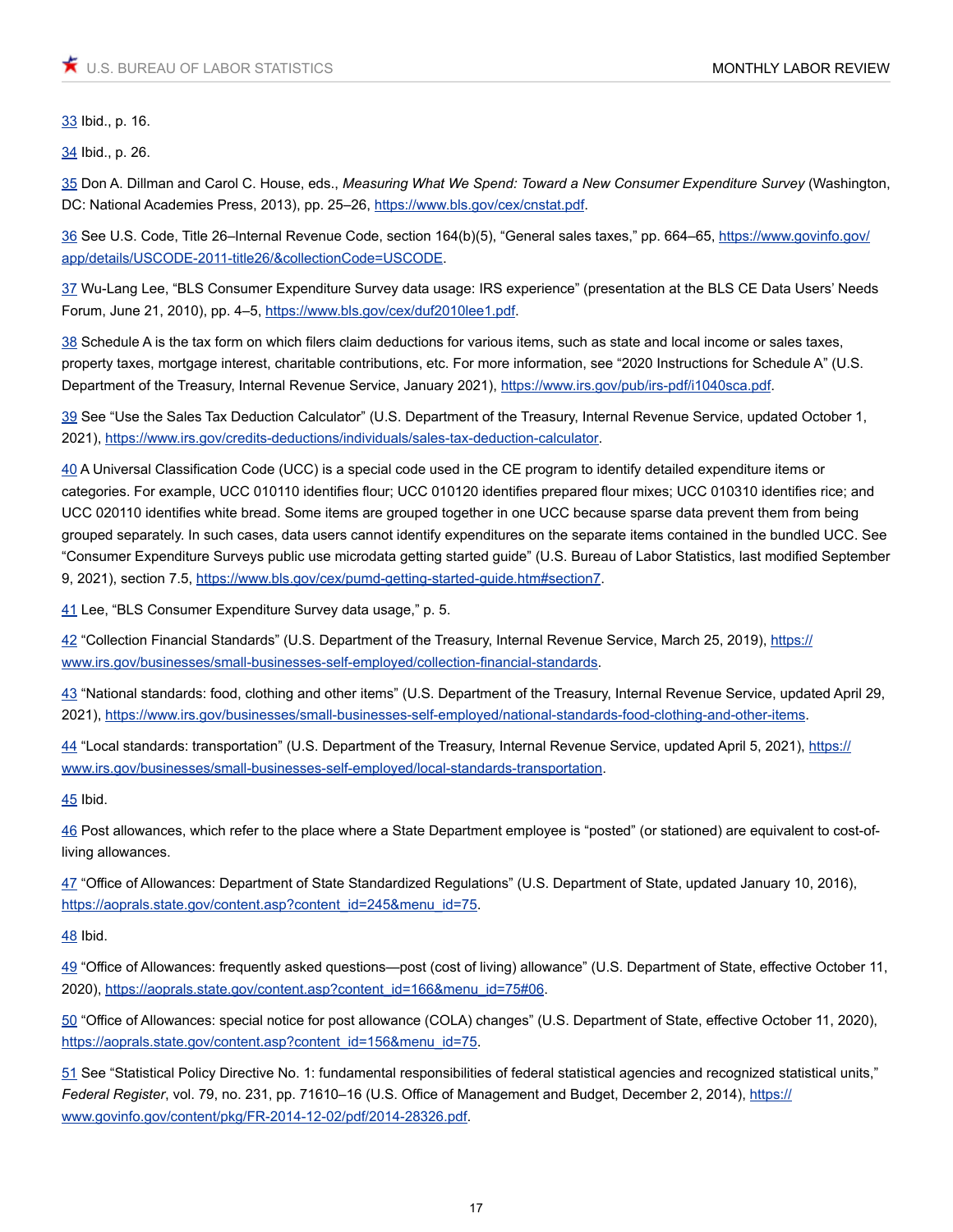<span id="page-17-0"></span>[52](#page-9-6) "Consumer Expenditure Surveys: data quality in the Consumer Expenditure Surveys" (U.S. Bureau of Labor Statistics, last modified October 19, 2021), <https://www.bls.gov/cex/cecomparison.htm>.

<span id="page-17-1"></span>[53](#page-9-7) Evan Hubener, Clayton Knappenberger, Yezzi Lee, and Lucilla Tan, "The CE 2017 data quality profile," Consumer Expenditure Surveys Program Report Series (U.S. Bureau of Labor Statistics, September 7, 2018), p. 4, <https://www.bls.gov/cex/dqreport2017.pdf>.

<span id="page-17-2"></span>[54](#page-10-0) For more information on how BLS defines CE data quality, see Jeffrey Gonzalez, Catherine Hackett, Nhien To, and Lucilla Tan, "Definition of data quality for the Consumer Expenditure Survey: a proposal," (U.S. Bureau of Labor Statistics, 2009), p. 2, [https://](https://www.bls.gov/cex/research_papers/pdf/ovrvwdataqualityrpt.pdf) [www.bls.gov/cex/research\\_papers/pdf/ovrvwdataqualityrpt.pdf](https://www.bls.gov/cex/research_papers/pdf/ovrvwdataqualityrpt.pdf). See also Gordon Brackstone, "Managing data quality in a statistical agency," *Survey Methodology*, vol. 25, no. 2. (Statistics Canada, December 1999) [https://www150.statcan.gc.ca/n1/pub/12-001-x/](https://www150.statcan.gc.ca/n1/pub/12-001-x/1999002/article/4877-eng.pdf) [1999002/article/4877-eng.pdf;](https://www150.statcan.gc.ca/n1/pub/12-001-x/1999002/article/4877-eng.pdf) and Robert M. Groves, Floyd J. Fowler Jr., Mick P. Couper, James M. Lepkowski, Eleanor Singer, Roger Tourangeau, *Survey Methodology*, 2nd ed. (Hoboken, NJ: John Wiley & Sons, Inc., 2009), [https://www.wiley.com/en-us/](https://www.wiley.com/en-us/Survey+Methodology%2C+2nd+Edition-p-9780470465462) [Survey+Methodology%2C+2nd+Edition-p-9780470465462](https://www.wiley.com/en-us/Survey+Methodology%2C+2nd+Edition-p-9780470465462).

<span id="page-17-3"></span>[55](#page-10-1) See Scott Fricker and Lucilla Tan, "A proposal for a preliminary framework for monitoring and reporting on data quality for the Consumer Expenditure Survey" (U.S. Bureau of Labor Statistics, 2012) [https://www.bls.gov/cex/research\\_papers/pdf/](https://www.bls.gov/cex/research_papers/pdf/cesrvmeth_quality.pdf) [cesrvmeth\\_quality.pdf.](https://www.bls.gov/cex/research_papers/pdf/cesrvmeth_quality.pdf)

<span id="page-17-4"></span>[56](#page-10-2) Clayton Knappenberger, Yezzi Lee, and Lucilla Tan, "CE data quality profile reference guide," Consumer Expenditure Surveys Program Report Series (U.S. Bureau of Labor Statistics, September 9, 2020), <https://www.bls.gov/cex/dqreport2019.pdf>.

<span id="page-17-5"></span>[57](#page-10-3) Ibid. See also "Consumer Expenditure Surveys: data quality in the Consumer Expenditure Surveys."

<span id="page-17-6"></span>[58](#page-11-0) The bias may result from differences in propensity to respond, as it relates to the outcome, or from differences related to characteristics related to both propensity to respond and the data collected. In the first case, a mail-in survey asking whether respondents agree or disagree with a statement would suffer from nonresponse bias if those who agree are more likely to mail in their surveys than those who disagree; in the second case, people with income above the median may be more or less likely to answer a survey on income than those with income below the median. Similarly, if the survey regards something correlated with income, such as expenditures, and those with income above the median are more or less likely to answer the survey than those with income below the median, nonresponse bias could result.

<span id="page-17-7"></span>[59](#page-11-1) See "Standards and guidelines for statistical surveys" (U.S. Office of Management and Budget, September 2006), Guideline 3.2.9, p. 16, [https://www.ftc.gov/system/files/attachments/data-quality-act/standards\\_and\\_guidelines\\_for\\_statistical\\_surveys\\_-\\_omb\\_-](https://www.ftc.gov/system/files/attachments/data-quality-act/standards_and_guidelines_for_statistical_surveys_-_omb_-_sept_2006.pdf) [\\_sept\\_2006.pdf.](https://www.ftc.gov/system/files/attachments/data-quality-act/standards_and_guidelines_for_statistical_surveys_-_omb_-_sept_2006.pdf)

<span id="page-17-8"></span>[60](#page-11-2) See Sharon Krieger, Brett McBride, Brian Nix, Barry Steinberg, Michael Sverchkov, and Daniel Yang, "Estimates of the Consumer Expenditure Survey's nonresponse bias: an updated nonresponse bias study of the Consumer Expenditure Survey for 2007–2016," internal memorandum, (U.S. Bureau of Labor Statistics, 2020).

<span id="page-17-9"></span>[61](#page-11-3) Ibid.

<span id="page-17-10"></span>[62](#page-11-4) See Boriana Chopova, Jennifer Edgar, Jeffrey Gonzalez, Susan King, Dave McGrath, and Lucilla Tan, "Assessing nonresponse bias in the CE Interview Survey: A summary of four studies," internal memorandum (U.S. Bureau of Labor Statistics, 2008).

<span id="page-17-11"></span>[63](#page-11-5) See Daniel Kasprzyk, "Measurement error in household surveys: sources and measurement," in *Household Sample Surveys in Developing and Transition Countries*, series F, no. 96 (New York: United Nations, 2005), pp. 171–98, [https://unstats.un.org/unsd/](https://unstats.un.org/unsd/hhsurveys/pdf/Household_surveys.pdf) [hhsurveys/pdf/Household\\_surveys.pdf](https://unstats.un.org/unsd/hhsurveys/pdf/Household_surveys.pdf).

<span id="page-17-12"></span>[64](#page-11-6) See, for example, Quentin Brummet, Denise Flanagan-Doyle, Joshua Mitchell, John Voorheis, Laura Erhard, and Brett McBride, "Investigating the use of administrative records in the Consumer Expenditure Survey," working paper 2018-01 (U.S. Census Bureau, March 2018),<https://www.census.gov/content/dam/Census/library/working-papers/2018/adrm/carra-wp-2018.pdf>.

<span id="page-17-13"></span>[65](#page-11-7) Roger Tourangeau, Scott Fricker, Brandon Kopp, and Lucilla Tan, "Report on the state of knowledge of measurement error in the CE" (U.S. Bureau of Labor Statistics, February 2013), [https://www.bls.gov/cex/research\\_papers/pdf/tourangeau-CE-measure](https://www.bls.gov/cex/research_papers/pdf/tourangeau-CE-measure-error.pdf)[error.pdf](https://www.bls.gov/cex/research_papers/pdf/tourangeau-CE-measure-error.pdf).